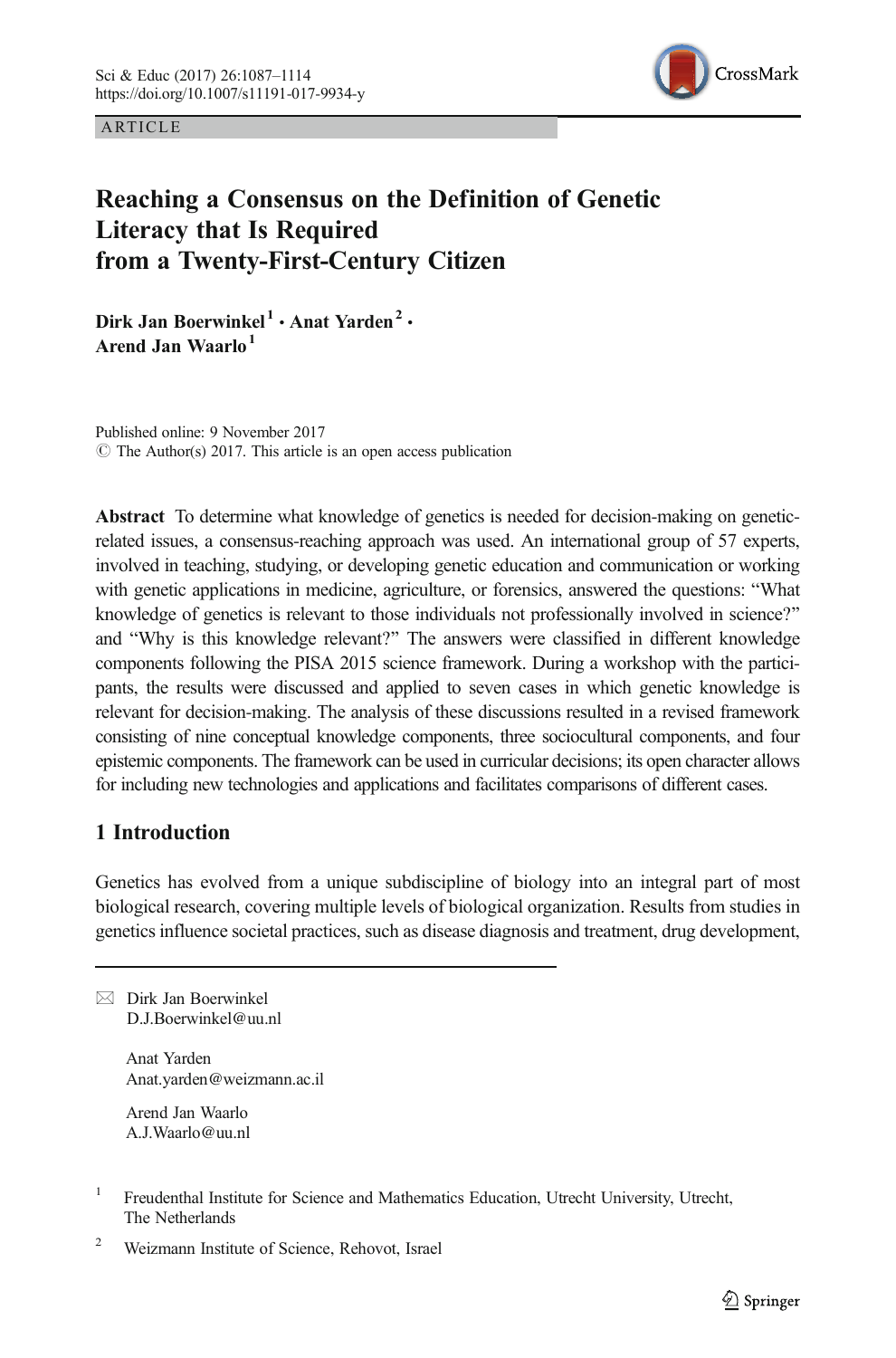industrial production, forensic investigation, crop protection, and sports. It has also become clear that many genes interact to produce phenotypes, that gene expression is modulated by the environment, and that the path from gene to trait is more complex than previously thought. Thus, images of genes and genomes have changed fundamentally, and the time might come when personal genome analysis will become standard practice (Gelbart [2012\)](#page-26-0). Nevertheless, few of these developments are addressed in biology education: The gap between scientific understanding of genetics and what is taught in genetic education in schools has increased (Dougherty et al. [2011\)](#page-26-0). In recent years, calls for initiatives to improve the public's genetic literacy have emerged, because it is becoming essential for today's citizens (Christensen et al. [2010;](#page-26-0) Dougherty [2009](#page-26-0)). Accordingly, teaching and learning materials on bioinformatics, DNA microarray, genetic testing, and forensic DNA research have begun to be developed and implemented (e.g., Machluf and Yarden [2013](#page-27-0); Campbell et al. [2006;](#page-26-0) Van Mil et al. [2010\)](#page-27-0). The question is whether it is sufficient and feasible to simply add new contents to current genetic education or whether a more fundamental restructuring is necessary. To provide an appropiate account of genetics for our future citizens, this study is aimed at defining the term genetic literacy.

Genetic literacy is a part of scientific literacy, which has many definitions. Functional scientific literacy is characterized by the ability to converse, read, and write coherently in a nontechnical but meaningful context (Laugksch [2000](#page-26-0)). A functional illiterate person, according to Shamos [\(1995\)](#page-27-0), lacks an understanding of the fundamental role played by theories in the practice of science and of the unique processes that characterize it. In addition, the "true" scientifically literate individual has the ability to use those scientific ways of thinking for individual and social purposes. Few articles have been written on genetic literacy for every citizen. And most literature on genetic literacy concerns health issues. Some studies have addressed the problem of insufficient preparation of healthcare providers to deal with geneticrelated issues (Houwink et al. [2012;](#page-26-0) Kaye and Korf [2013](#page-26-0)). McInerney ([2002](#page-27-0)) stressed that prevention in health issues implies a partnership between providers and patients, which means that both health professionals and the public should be sufficiently literate in genetics. Jennings ([2004\)](#page-26-0) saw genetic literacy as a part of genetic-literate citizenship which includes both participation in societal deliberation on genetic-related issues and personal decision-making on the use of genetic-related services. Other studies describe genetic literacy more generally, focusing mainly on the undergraduate level (Bowling et al. [2008](#page-26-0)). Formulating the required genetic literacy to participate as a citizen in today's society has consequences for policy that determines the core curriculum (Dougherty et al. [2011](#page-26-0)) and on public science communication (Pearson and Liu-Thompkins [2012\)](#page-27-0). The research question investigated in this study is which genetic knowledge is needed for decision-making on genetic-related issues. Toward this end, we conducted a study combining a Delphi approach and a workshop. Delphi studies have proven to be effective in defining and solving curricular questions (Osborne et al. [2003;](#page-27-0) Bolte [2008](#page-26-0)). By asking for the genetic knowledge needed for decision-making, this study fits a conception that can be termed functional scientific literacy (Shamos [1995;](#page-27-0) Laugksch [2000](#page-26-0)).

## 2 Method

#### 2.1 Phase I (December 2012)

Using a consensus-reaching process, experts worked together on a definition for the term "genetic literacy." The initial phase of this study included two questions that were sent to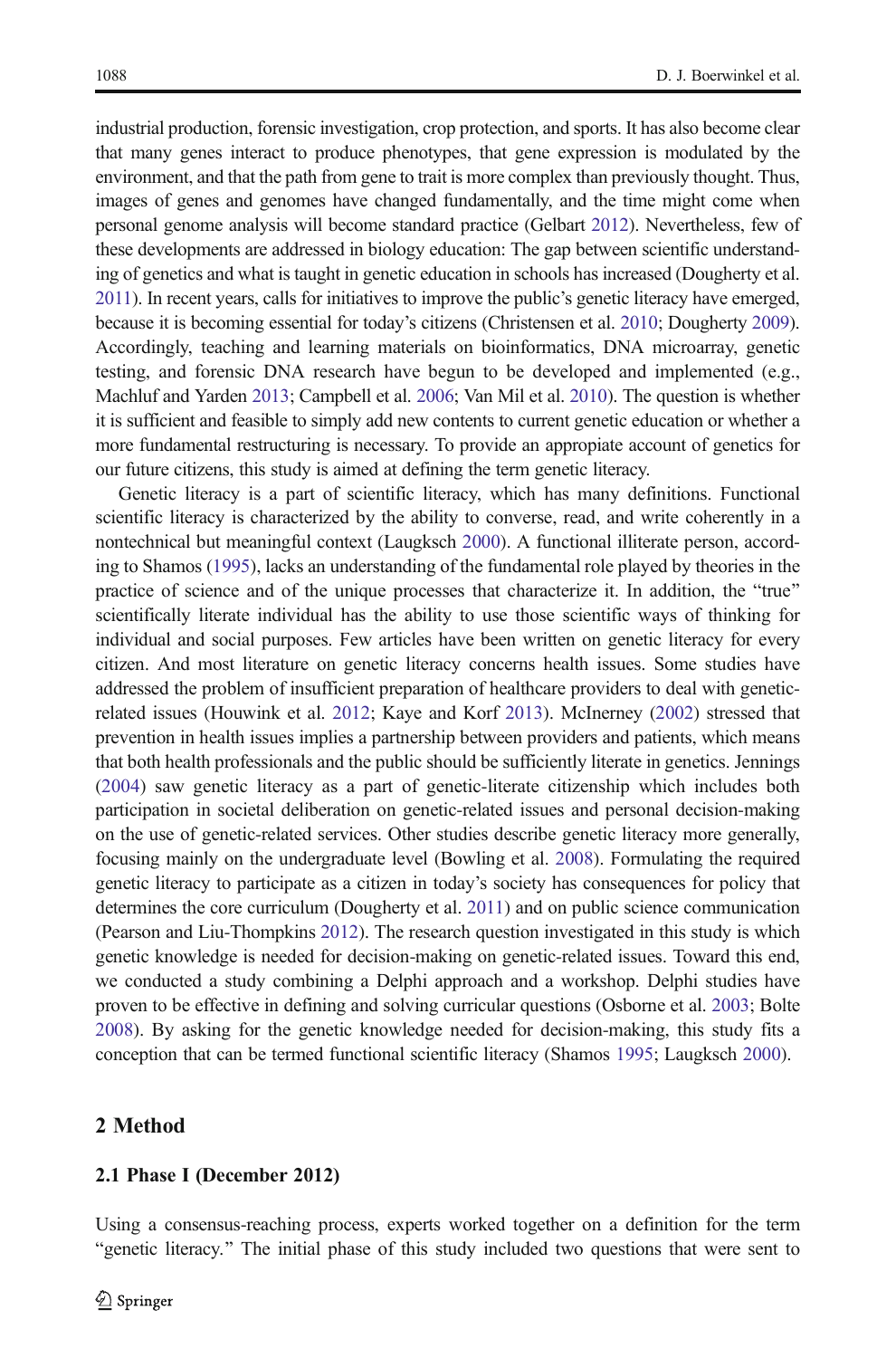experts via e-mail: "What knowledge of genetics is relevant to those individuals not professionally involved in science?" and "Why is this knowledge relevant?" The experts ( $n = 57$ ) included science education researchers ( $n = 26$ ), developers of educational materials ( $n = 18$ ), teachers and teacher educators ( $n = 8$ ), science communicators ( $n = 6$ ), scientists—including medical geneticists, community geneticists, and genetic counseling experts—forensic science experts and agricultural experts ( $n = 8$ ), and educational policy-makers ( $n = 3$ ). The science education researchers and developers were all involved in research and development of genetic education. The total number of experts exceeds 57 because some of the experts had more than a single expertise. To obtain a representative group of participants, we started with a group of researchers from eight different countries who had published on genetic education and asked them to recommend other researchers, developers, teacher educators, and genetic specialists. Participants came mainly from Europe and the USA, along with three participants from Australia and one from Taiwan [\(Appendix 1](#page-23-0)).

All participating experts' answers to the first question were initially classified into three types of knowledge, following the PISA 2015 Science Framework (OECD [2016\)](#page-27-0): conceptual knowledge, epistemic knowledge, and procedural knowledge.

The components previously suggested for a learning progression in modern genetics by Duncan et al. ([2009](#page-26-0)) proved useful as a framework to analyze the answers classified under conceptual knowledge. The Duncan et al. ([2009](#page-26-0)) framework is based on the suggestion of Stewart et al. [\(2005\)](#page-27-0) that knowledge of three integrated conceptual models is necessary to truly understand genetic phenomena: (i) the genetic model, which deals with the patterns of inheritance observed when organisms reproduce sexually and the probabilities with which different patterns are likely to occur; (ii) the meiotic model, which relates to the cellular processes underlying gene recombination, sorting, and transfer from one generation to the next; and (iii) the molecular model, which deals with the mechanisms that link genes to their biological outcomes. The framework of Duncan et al. ([2009](#page-26-0)) expanded these three models to include the environment as the context in which genetic processes take place and emphasized the role of proteins in the development of traits. We found the eight components listed in Duncan et al.'s ([2009](#page-26-0)) suggested framework useful for classifying the answers of the conceptual knowledge type. Responses that could not be classified into any of the components of the framework (see Table [1\)](#page-3-0) were listed separately. The answers that were classified under procedural knowledge and epistemic knowledge were each analyzed bottom-up, allowing the categories to emerge from the data. This process resulted in three tables of knowledge components which were used in the second phase of the study (see Tables [1](#page-3-0), [2](#page-3-0), and [3\)](#page-4-0).

## 2.2 Phase II (March 2013)

The second phase of the study differed from a traditional Delphi approach in the sense that the participants were no longer anonymous, but met in a workshop to discuss the results of phase I. One week before this workshop, the results of the first phase of the study were e-mailed to all participants. The workshop was attended by 46 out of the 57 experts who responded to the initial survey, plus an additional 8 experts from the local hosting university, who did not participate in the first phase of the study. During the workshop, the experts worked in groups, and each group discussed a different case study in which genetic knowledge is relevant for decision-making. Participants could choose which case they wanted to discuss. Each group was asked to indicate the specific knowledge type—among the three types of knowledge mentioned above—needed to make an informed decision in their specific case. The cases were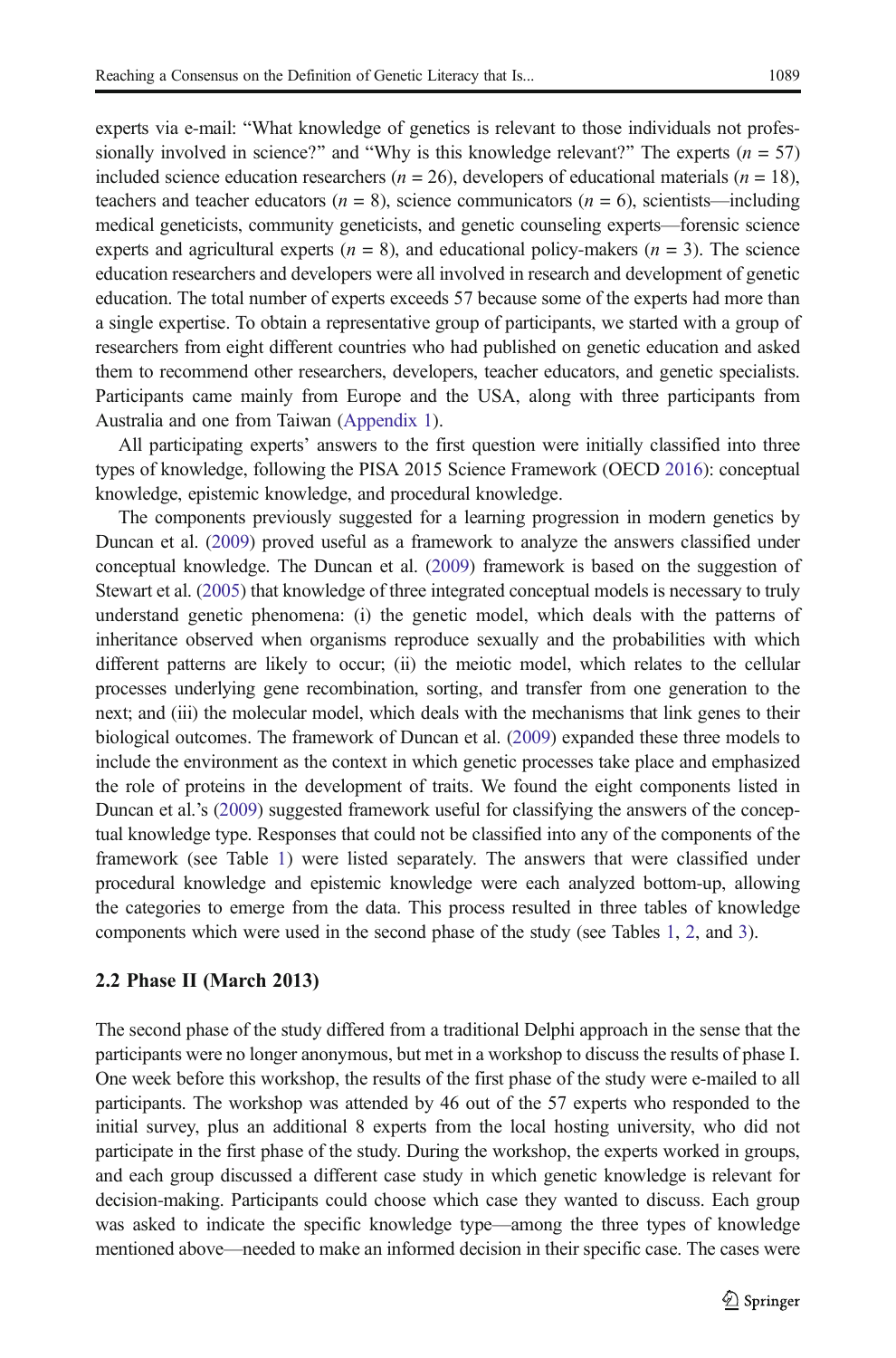| Knowledge components after the first phase                                                                                               | Knowledge components after the second phase                                                                                                                                                                                  |
|------------------------------------------------------------------------------------------------------------------------------------------|------------------------------------------------------------------------------------------------------------------------------------------------------------------------------------------------------------------------------|
| A. All organisms have genetic information that is<br>hierarchically organized                                                            | 1. All organisms have genetic information in their DNA<br>molecules [32]                                                                                                                                                     |
| B. The genetic information contains universal<br>instructions that specify protein structure                                             | 2. Part of the organism's DNA molecules contains<br>genes. Genes are instructions for the cell to make<br>proteins. These instructions are present in a genetic<br>code that is <i>almost universal</i> in all life [35]     |
| C. Proteins have a central role in the functioning of all<br>living organisms and are the mechanism that<br>connects genes and traits    | 3. Proteins have a central role in the structure and<br>function of all living organisms and form the main<br>mechanisms that connect genes and traits [20]                                                                  |
| D. All cells have the same genetic information, but<br>different cells use (express) different genes                                     | 4. Most cells of an organism have genetic information<br>for all structures and functions, but different genes<br>are switched on and off in different cells [9]                                                             |
| E. Organisms reproduce by transferring their genetic<br>information to the next generation                                               | 5. During reproduction, organisms transfer their genetic<br>information to the next generation through their<br>reproductive cells. Each parent contributes a set of<br>genes, leading to a double set in the offspring [32] |
| F. There are patterns of correlation between genes and<br>traits, and there are certain probabilities with which<br>these patterns occur | 6. In simple gene–trait relationships, there are patterns<br>of correlation between genes and traits, and there are<br>certain probabilities with which these patterns occur<br>[26]                                         |
| G. Changes to the genetic information can cause<br>changes in how we look and function                                                   | 7. Changes <i>that occur in</i> the genetic information can<br>cause changes in how <i>organisms</i> look and function.<br>Only changes in cells that become gametes are<br>hereditary [40]                                  |
|                                                                                                                                          | 8. Individuals of the same species have mostly the same<br>genetic information. Only a small portion of the<br>genetic information accounts for the variation<br>between individuals [20]                                    |
| H. Environmental factors can interact with our genetic<br>information                                                                    | 9. Multiple genes and multiple environmental factors<br>interact in the development of most traits [37]                                                                                                                      |
| Additional categories                                                                                                                    |                                                                                                                                                                                                                              |
| I. Difference between somatic and germ line                                                                                              | Included in 7                                                                                                                                                                                                                |
| J. Evolution and natural selection<br>K. Polygenic inheritance                                                                           | Not included<br>Included in 9                                                                                                                                                                                                |
|                                                                                                                                          |                                                                                                                                                                                                                              |

<span id="page-3-0"></span>Table 1 The conceptual knowledge components of genetic literacy after the first and second phases of the study. Main changes to Duncan et al.'s [\(2009\)](#page-26-0) suggested components are indicated by italics. The number of times a category was identified in the experts' answers appears in square brackets

selected to cover a broad spectrum of those that citizens might encounter in their everyday lives. Cases were selected from the main social practices in which genetic applications play a role in today's society: medical diagnosis, food production, sports, and forensics. Another criterion for selecting cases was to cover different gene–trait relationships: monogenic versus polygenic traits, traits with little versus big environmental influence, germline mutations versus somatic mutations, and functional genes versus short tandem repeats. A third criterion for selecting cases was to cover different sources of genetic information, such as the media,

Table 2 The sociocultural knowledge components of genetic literacy after the second phase

Knowledge component

<sup>•</sup> Genetic technologies used in societal contexts

<sup>•</sup> Practices in which genetic technology is applied

<sup>•</sup> Personal and societal implications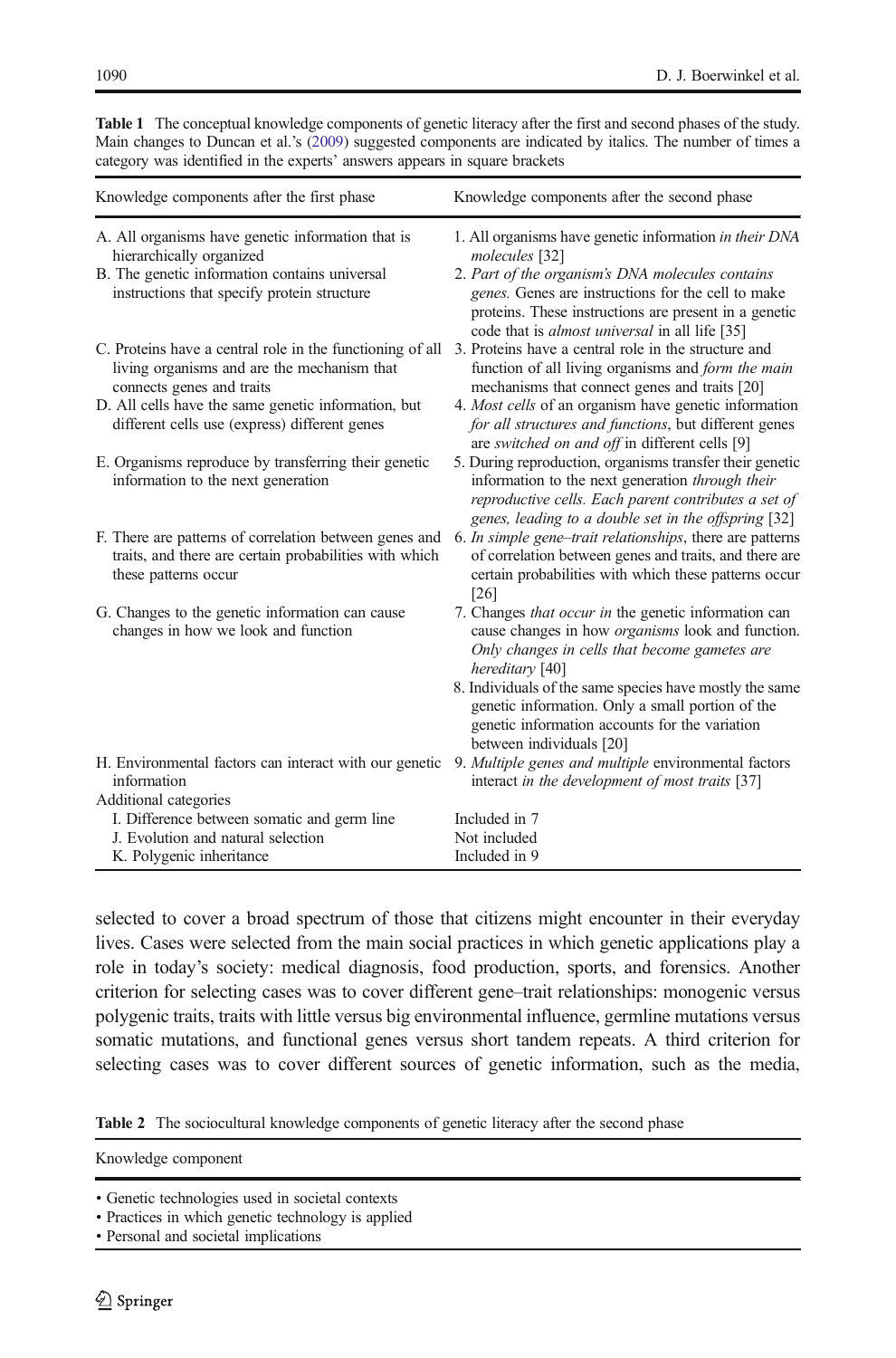<span id="page-4-0"></span>Table 3 The epistemic knowledge components of genetic literacy after the fourth phase

Knowledge component

- Certainty and uncertainty of genetic information
- History of development of genetic knowledge
- (Mis)representation of genetic knowledge in the media
- Identifying and weighing arguments in decision-making

product information, and genetic counseling. Finally, a fourth criterion was to cover different types of societal or personal issues, such as privacy, ethnicity, and health issues. A description of the seven cases is given in [Appendix 2.](#page-25-0)

The cases included

- a. Participating in a forensic survey.
- b. Testing athletes for sickle cell anemia.
- c. Buying genetically modified food.
- d. Buying a "direct-to-consumer" genetic test for BRCA-1.
- e. Discussing media headlines on a newly found "gene for alcoholism."
- f. Participating in a discussion on ethnic ("racial") differences.
- g. Genetic counseling for spinal muscular atrophy.

## 2.3 Phase III (June 2014)

The comments of the participants, both on the proposed categorization of knowledge components and on the specific knowledge per case, formed the input for the third phase. In this phase, the first two authors revised the categorization into four types of knowledge:

- 1. Conceptual: knowledge of genetic concepts.
- 2. Sociocultural: knowledge of applications of genetic technologies and their implications.
- 3. Epistemic: knowledge of the meaning of genetic information.
- 4. Procedural: knowledge on how to use genetic knowledge in communication and decisionmaking.

Expert answers from the first phase were reclassified according to the new categories. Based on the group reports in the second phase, within each knowledge type, a further analysis was performed to identify which specific knowledge was needed in each case. This process resulted in three tables with matrices that describe the content of a specific knowledge component for every case. Each row in Tables [4,](#page-5-0) [5](#page-9-0), and [6](#page-13-0) addresses a different part of the specific knowledge component, and each column discusses a different case, providing the specific genetic knowledge needed for decision-making for that knowledge component in each row.

## 2.4 Phase IV (November 2015)

The matrices were sent back to the participants for the final round of comments, producing the final elaboration of genetic literacy required by a twenty-first-century citizen. In this phase,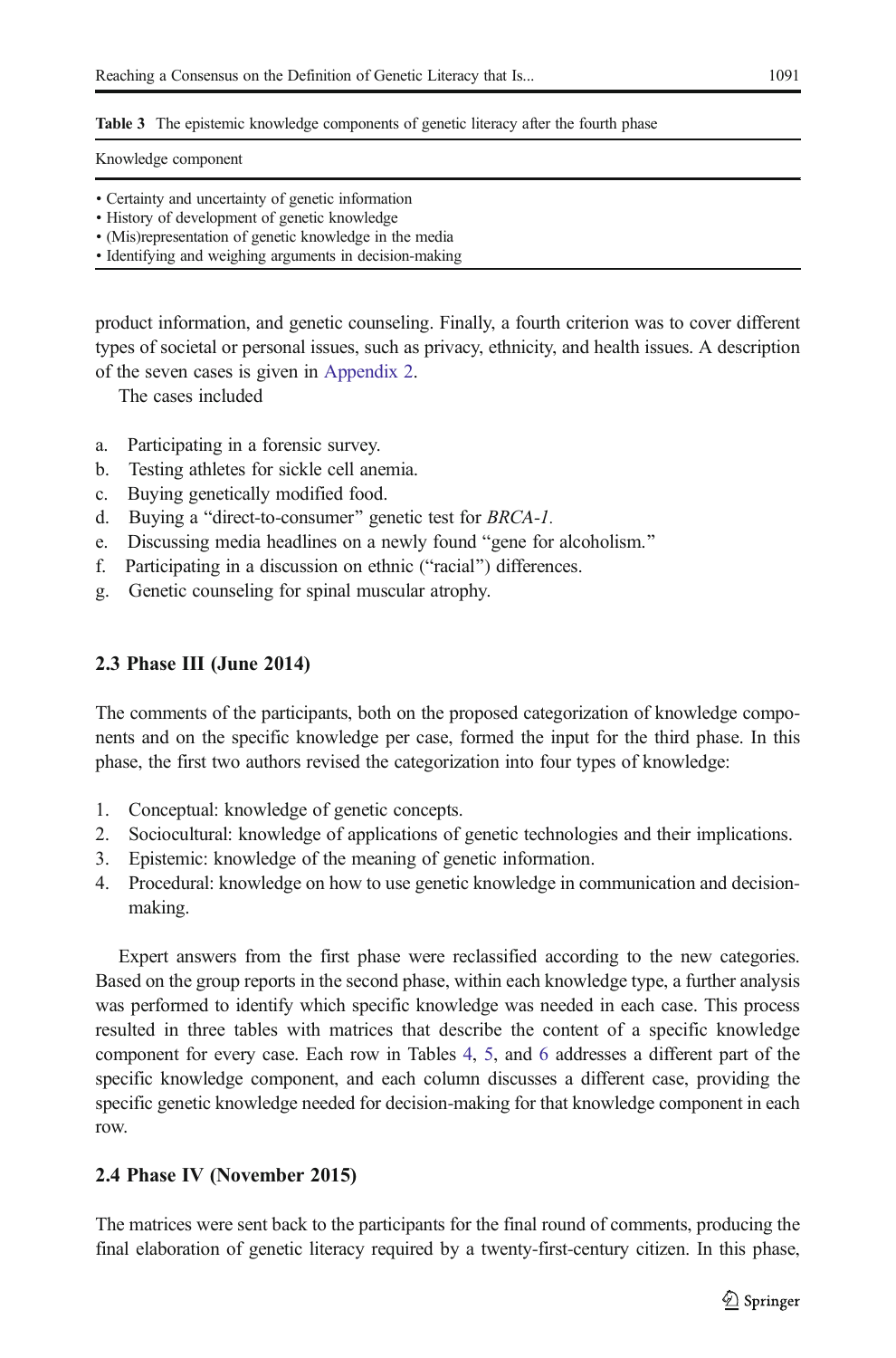<span id="page-5-0"></span>

|                                                                                                                                                                                                                                   |                                                                                                                           | Table 4 Conceptual knowledge: knowledge of genetic concepts specified for seven cases. For some cases, categories 2 and 3 are combined                                                                           |                                                                                                                                                                                   |                                                                                                                                                                                           |                                                                                                                                                                                                      |                                                                                                                                                                                                                                    |                                                                  |
|-----------------------------------------------------------------------------------------------------------------------------------------------------------------------------------------------------------------------------------|---------------------------------------------------------------------------------------------------------------------------|------------------------------------------------------------------------------------------------------------------------------------------------------------------------------------------------------------------|-----------------------------------------------------------------------------------------------------------------------------------------------------------------------------------|-------------------------------------------------------------------------------------------------------------------------------------------------------------------------------------------|------------------------------------------------------------------------------------------------------------------------------------------------------------------------------------------------------|------------------------------------------------------------------------------------------------------------------------------------------------------------------------------------------------------------------------------------|------------------------------------------------------------------|
| Knowledge<br>component<br>Case study                                                                                                                                                                                              | ≺<br>a forensic DN<br>survey                                                                                              | 1. Participating in 2. Testing athletes for<br>sickle cell anemia<br>(SCA)                                                                                                                                       | modified food<br>genetically<br>3. Buying                                                                                                                                         | 4. Buying a genetic<br>test for BRCA-1                                                                                                                                                    | 5. Media headlines on<br>alcoholism"<br>a "gene for                                                                                                                                                  | 6. A discussion on<br>ethnic ("racial")<br>differences                                                                                                                                                                             | 7. Genetic counseling<br>for spinal muscular<br>atrophy          |
| 1. All organisms have DNA is present<br>information in their<br><b>DNA</b> molecules<br>genetic                                                                                                                                   | in dead tissues<br>parts such as<br>hair follicles<br>or excreted<br>and saliva                                           | information related<br>DNA can contain<br>to diseases<br>genetic                                                                                                                                                 | DNA is present in<br>and vegetables.<br>but is digested<br>the other food<br>together with<br>such as meat<br>dead tissues<br>components                                          | genetic<br>information related<br>DNA can contain<br>to diseases                                                                                                                          | information related<br>DNA can contain<br>to behavior<br>genetic                                                                                                                                     | genetic<br>information related<br>DNA can contain<br>to mental and<br>performance<br>physical                                                                                                                                      | information related<br>DNA can contain<br>to diseases<br>genetic |
| molecules contains<br>written in a genetic<br>instructions for the<br>universal in all life<br>code that is almost<br>genes. Genes are<br>organism's DNA<br>proteins. These<br>instructions are<br>cell to make<br>2. Part of the | $\frac{1}{15}$<br>forensic DNA<br>that part does<br>contain genes<br>profiles, and<br>of the DNA<br>not always<br>used in | Only a small part Humans have genes<br>proteins <i>x</i> -globin<br>that code for the<br>form the protein<br>which together<br>and $\beta$ -globin,<br>hemoglobin                                                | genes from one<br>be inserted into<br>be translated to<br>code is almost<br>organism and<br>organism can<br>the DNA of<br>As the genetic<br>universal,<br>a protein<br>another    | the BRCA-1 gene<br>mutated versions<br>division, such as<br>normally have a<br>such as "cancer<br>Incorrect wording<br>genes" refer to<br>regulating cell<br>of genes that<br>function in | alcoholism" refers<br>some variants of<br>normal function,<br>Incorrect wording:<br>to genes with a<br>alcoholism (for<br>contribute to a<br>higher risk of<br>developing<br>"genes for<br>which can | to many genes with<br>of the difference in<br>intelligence" refers<br>cause a small part<br>used to determine<br>this. The same is<br>variants that can<br>Incorrect wording:<br>defined in tests<br>intelligence as<br>"genes for | functioning gene<br>codes for SMN<br>The normal<br>protein       |
| and form the main<br>connect genes and<br>central role in the<br>mechanisms that<br>living organisms<br>3. Proteins have a<br>function of all<br>structure and<br>traits                                                          | information on<br>As mostly small<br>fragments are<br>contain little<br>used, DNA<br>noncoding<br>phenotype<br>profiles   | Hemoglobin can bind<br>oxygen. Red blood<br>transport oxygen<br>hemoglobin and<br>structure of red<br>influences the<br>cells contain<br>Hemoglobin<br>bloodstream.<br>through the<br>and release<br>blood cells | of specific food<br>genes code for<br>the production<br>herbicides, or<br>proteins that<br>can enhance<br>resistance to<br>components<br>tolerance to<br>Transplanted<br>disease, |                                                                                                                                                                                           | breakdown in the<br>nfluence alcohol<br>enzymes that<br>example, by<br>coding for<br>liver)                                                                                                          | these genes can be<br>that the effects of<br>skin color, except<br>true for genes for<br>measured more<br>directly                                                                                                                 | needed for survival<br>of motor neurons<br>SMN protein is        |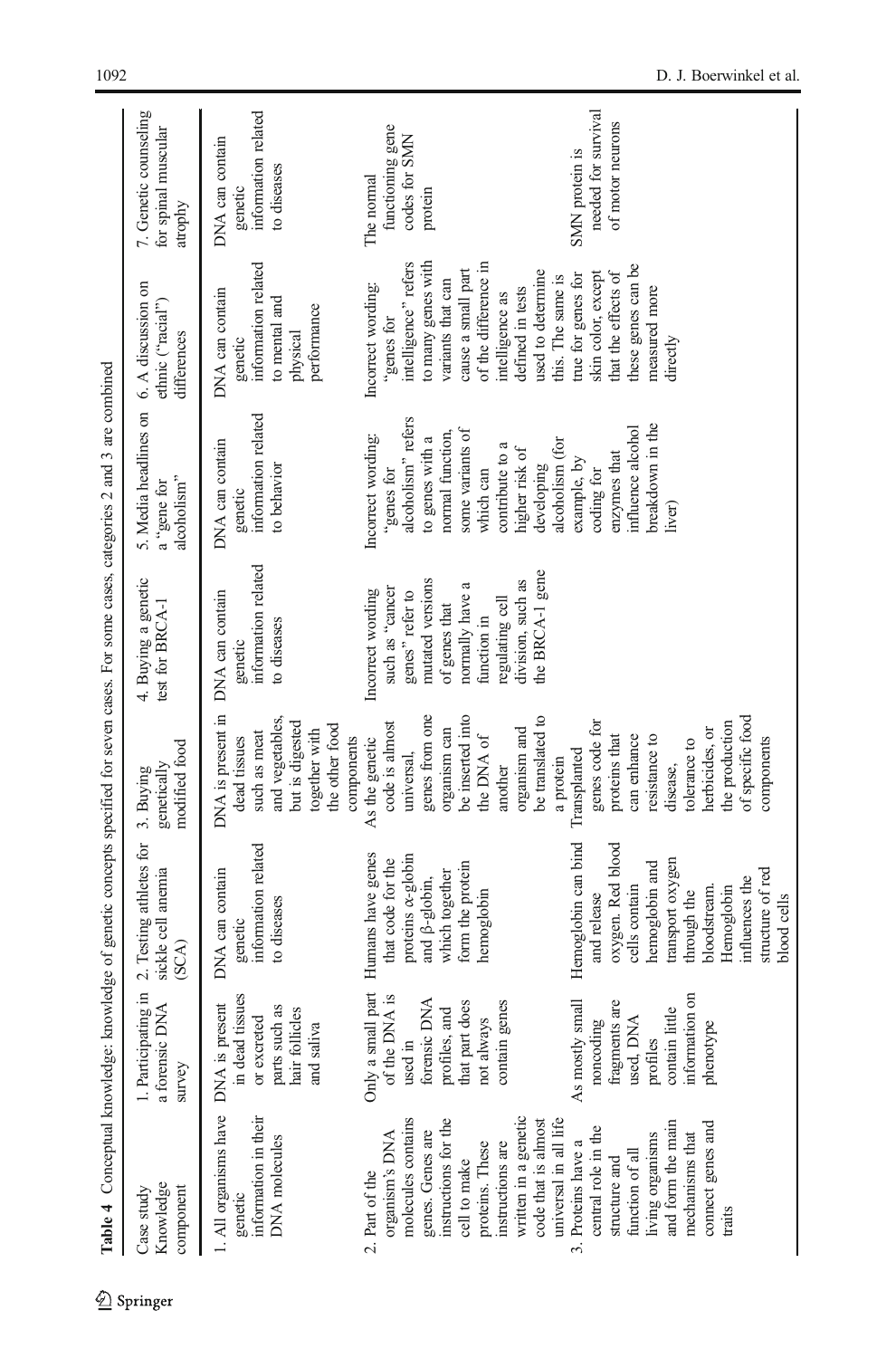| Table 4 (continued)                                                                                                                                                                                                                                                                                                                                                                                                               |                                                                                                                                                                                                                         |                                                                                                            |                                                                                                                                                                                                                                                                                                                                                                                                                                                                                         |                                                                                                                                                                                                                                                                                                                                                                                                                                                                                  |                                                     |                                                        |                                                                                                                                                                                                                                                      |
|-----------------------------------------------------------------------------------------------------------------------------------------------------------------------------------------------------------------------------------------------------------------------------------------------------------------------------------------------------------------------------------------------------------------------------------|-------------------------------------------------------------------------------------------------------------------------------------------------------------------------------------------------------------------------|------------------------------------------------------------------------------------------------------------|-----------------------------------------------------------------------------------------------------------------------------------------------------------------------------------------------------------------------------------------------------------------------------------------------------------------------------------------------------------------------------------------------------------------------------------------------------------------------------------------|----------------------------------------------------------------------------------------------------------------------------------------------------------------------------------------------------------------------------------------------------------------------------------------------------------------------------------------------------------------------------------------------------------------------------------------------------------------------------------|-----------------------------------------------------|--------------------------------------------------------|------------------------------------------------------------------------------------------------------------------------------------------------------------------------------------------------------------------------------------------------------|
| Knowledge<br>Case study<br>component                                                                                                                                                                                                                                                                                                                                                                                              | $\frac{1}{2}$<br>a forensic DNA<br>1. Participating<br>survey                                                                                                                                                           | 2. Testing athletes for<br>sickle cell anemia<br>(SCA)                                                     | modified food<br>genetically<br>3. Buying                                                                                                                                                                                                                                                                                                                                                                                                                                               | 4. Buying a genetic<br>test for BRCA-1                                                                                                                                                                                                                                                                                                                                                                                                                                           | 5. Media headlines on<br>alcoholism"<br>a "gene for | 6. A discussion on<br>ethnic ("racial")<br>differences | 7. Genetic counseling<br>for spinal muscular<br>atrophy                                                                                                                                                                                              |
| genetic information<br>for all structures<br>switched on and off<br>contributes a set of<br>genes, leading to a<br>different genes are<br>organisms transfer<br>information to the<br>reproductive cells.<br>and functions, but<br>double set in the<br>in different cells<br>4. Most cells of an<br>next generation<br>through their<br>organism have<br>reproduction,<br>their genetic<br>Each parent<br>offspring<br>5. During | have the same<br>produce a<br>DNA profile<br>genetic<br>information,<br>sample can<br>profile has<br>elements of $% \left( \mathcal{A}\right)$<br>both parents<br>As most cells<br>almost any<br>biological<br>Each DNA | A gene for $\beta$ -globin is<br>inherited from both<br>individual has two<br>parents, so each<br>versions | Random insertion<br>interfering with<br>genes appear in<br>gene can cause<br>Modified bacteria<br>spread through<br>pollen or seed<br>genes by both<br>bacterial cells<br>inherited, and<br>and exchange<br>unpredictable<br>modification<br>reproductive<br>cell division<br>transplanted<br>the recipient<br>transplanted<br>can transfer<br>horizontal<br>results by<br>molecules<br>cells, the<br>genome<br>of DNA<br>between<br>transfer)<br>When the<br>genetic<br>can be<br>ot a | one of the few var-<br>Therefore, most of<br>and ovarian tissue<br>will not be passed<br>become reproduc-<br>fect mostly breast<br>on reproductively<br>cancer-promoting<br>cancer-promoting<br>throughout life in<br>cells that will not<br>gene variants are<br>but mutations af-<br>inherited and are<br>therefore present<br>iants that can be<br>from conception.<br>mutations occur<br>these mutations<br>BRCA-1 genes,<br>All cells have<br>tive cells.<br>BRCA-1<br>Most |                                                     |                                                        | inherited from both<br>individual has two<br>pass the mutation<br>A gene for SMN is<br>mutated, there is<br>versions. If only<br>parents, so each<br>carrier and can<br>health, but that<br>individual is a<br>no impact on<br>one gene is<br>$\sin$ |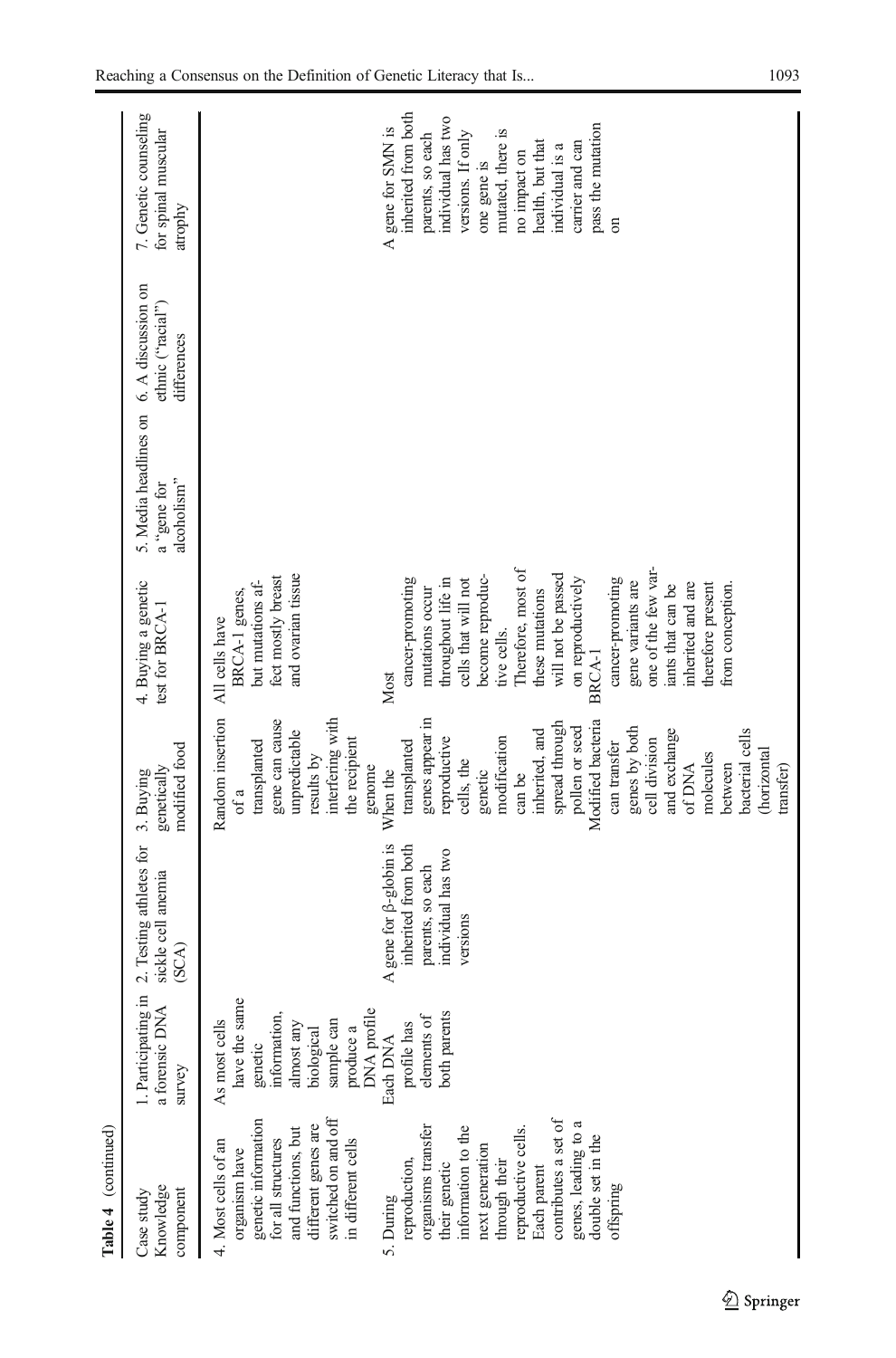| Table 4 (continued)                                                                                                                                                                                                                                           |                                                 |                                                                                                                                                                                                                                                                                                                                   |                                           |                                                                                                                                                                                                                                                                                      |                                                                                                      |                                                                                                        |                                                         |
|---------------------------------------------------------------------------------------------------------------------------------------------------------------------------------------------------------------------------------------------------------------|-------------------------------------------------|-----------------------------------------------------------------------------------------------------------------------------------------------------------------------------------------------------------------------------------------------------------------------------------------------------------------------------------|-------------------------------------------|--------------------------------------------------------------------------------------------------------------------------------------------------------------------------------------------------------------------------------------------------------------------------------------|------------------------------------------------------------------------------------------------------|--------------------------------------------------------------------------------------------------------|---------------------------------------------------------|
| Knowledge<br>component<br>Case study                                                                                                                                                                                                                          | 1. Participating in<br>a forensic DNA<br>survey | 2. Testing athletes for<br>sickle cell anemia<br>(SCA)                                                                                                                                                                                                                                                                            | modified food<br>genetically<br>3. Buying | 4. Buying a genetic<br>test for BRCA-1                                                                                                                                                                                                                                               | 5. Media headlines on 6. A discussion on<br>alcoholism"<br>a "gene for                               | ethnic ("racial")<br>differences                                                                       | 7. Genetic counseling<br>for spinal muscular<br>atrophy |
| 6. In simple gene-trait DNA profiles can<br>traits, and there are<br>7. Changes that occur<br>relationships, there<br>between genes and<br>probabilities with<br>are patterns of<br>patterns occur<br>in the genetic<br>which these<br>correlation<br>certain | be used to find<br>and identify<br>relatives    | mal conditions, but<br>inherited from both<br>is a carrier and can<br>The gene for $\beta$ -globin<br>A person with one<br>healthy under nor-<br>will develop SCA.<br>When the sickle cell<br>pass the mutation<br>has variants. One<br>parents, the child<br>gene variant for<br>gene variant is<br>$\beta$ -globin is<br>$\sin$ |                                           | A child whose mother<br>an accumulation of<br>ceiving this variant<br>$50\%$ chance of re-<br>gene variant has a<br>Cancer is caused by<br>mutated BRCA-1<br>or father has the                                                                                                       | predictions cannot<br>be based on gene<br>In traits such as<br>alcoholism,<br>individual<br>variants | predictions cannot<br>be based on gene<br>In traits such as<br>intelligence,<br>individual<br>variants |                                                         |
| can cause changes<br>in how organisms<br>look and function<br>cells that become<br>Only changes in<br>information that<br>gametes are<br>hereditary                                                                                                           |                                                 | codes for a protein<br>of these, the sickle<br>cell gene variant,<br>that causes red<br>blood cells to<br>change form                                                                                                                                                                                                             |                                           | Mutations in genes<br>common, but only<br>division, and most<br>a small proportion<br>eliminated by the<br>regulation of cell<br>of these leads to<br>uncontrolled cell<br>body's defense<br>detected and<br>mechanisms<br>division are<br>of these are<br>involved in<br>mutations. |                                                                                                      |                                                                                                        |                                                         |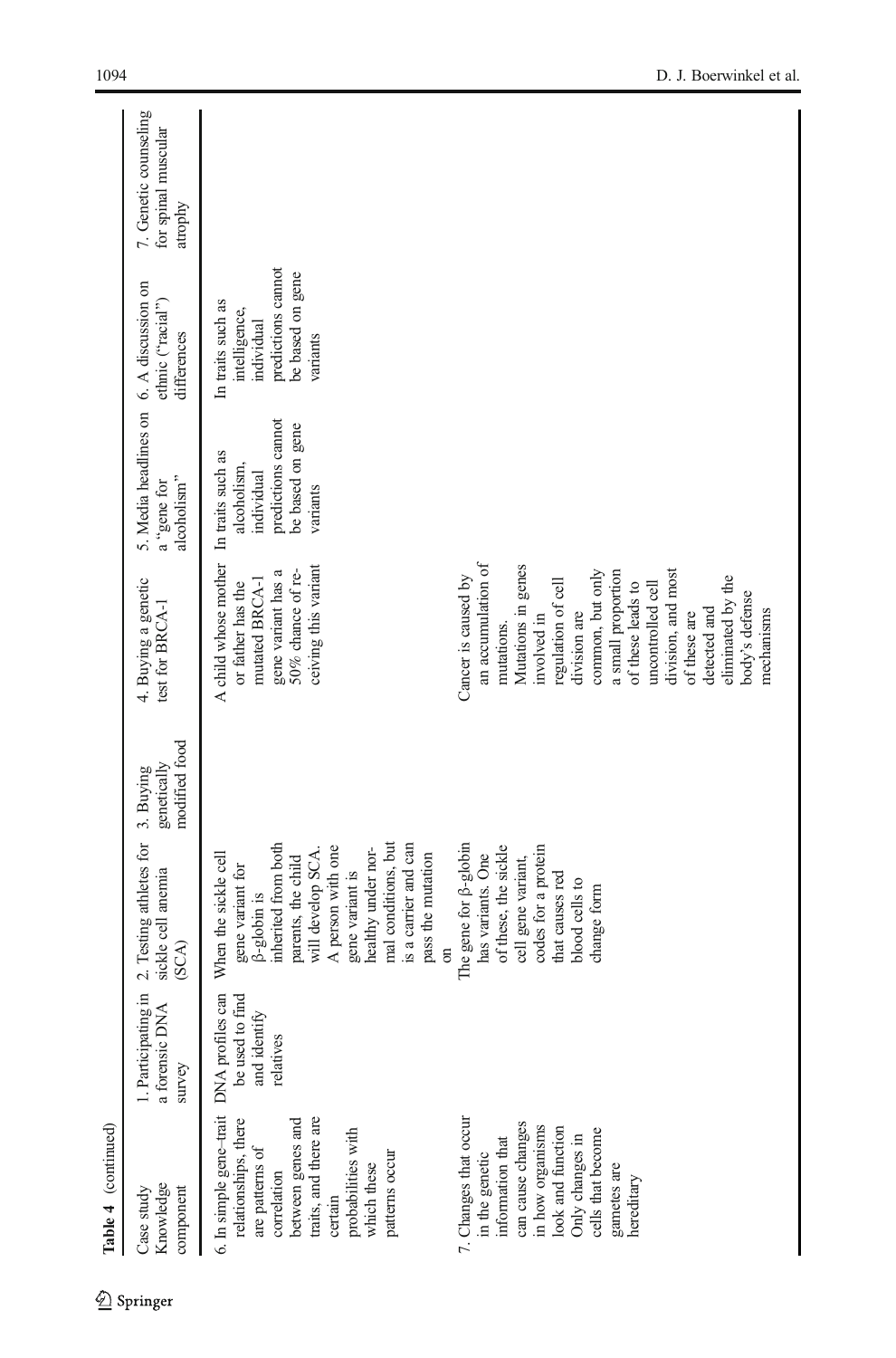| Table 4 (continued)                                                                                                                                                                                       |                                                                                                                                                                               |                                                                                                                                                                                                                                                                                                                           |                                                                                                                                                                                     |                                                                                                                                                                                                                                                                                      |                                                                                                                      |                                                                                                                                                                                                                                   |                                                                                                                                     |
|-----------------------------------------------------------------------------------------------------------------------------------------------------------------------------------------------------------|-------------------------------------------------------------------------------------------------------------------------------------------------------------------------------|---------------------------------------------------------------------------------------------------------------------------------------------------------------------------------------------------------------------------------------------------------------------------------------------------------------------------|-------------------------------------------------------------------------------------------------------------------------------------------------------------------------------------|--------------------------------------------------------------------------------------------------------------------------------------------------------------------------------------------------------------------------------------------------------------------------------------|----------------------------------------------------------------------------------------------------------------------|-----------------------------------------------------------------------------------------------------------------------------------------------------------------------------------------------------------------------------------|-------------------------------------------------------------------------------------------------------------------------------------|
| Knowledge<br>component<br>Case study                                                                                                                                                                      | survey                                                                                                                                                                        | 1. Participating in 2. Testing athletes for<br>a forensic DNA sickle cell anemia<br>sickle cell anemia<br>(SCA)                                                                                                                                                                                                           | modified food<br>genetically<br>3. Buying                                                                                                                                           | 4. Buying a genetic<br>test for BRCA-1                                                                                                                                                                                                                                               | 5. Media headlines on 6. A discussion on<br>alcoholism"<br>a "gene for                                               | ethnic ("racial")<br>differences                                                                                                                                                                                                  | 7. Genetic counseling<br>for spinal muscular<br>atrophy                                                                             |
| same species have<br>8. Individuals of the<br>information. Only<br>a small portion of<br>variation between<br>mostly the same<br>accounts for the<br>information<br>individuals<br>the genetic<br>genetic | used in a DNA<br>very variable<br>The small parts<br>of the DNA<br>areas of the<br>profiles are<br>profile are<br>selected in<br>DNA and<br>practically<br>complete<br>unique | In some populations,<br>other populations<br>frequent than in<br>sickle cell gene<br>such as African<br>variant is more<br>Americans, the                                                                                                                                                                                 | techniques may<br>food organisms<br>Modern breeding<br>diversity of<br>reduce the<br>genetic                                                                                        |                                                                                                                                                                                                                                                                                      |                                                                                                                      | The visibility of skin<br>genetic differences<br>overestimating the<br>that between them<br>much larger than<br>wrongly leads to<br>ethnic groups is<br>variation within<br>groups; genetic<br>between ethnic<br>color as a trait | inherited from both<br>muscular atrophy<br>When the mutated<br>gene variant is<br>develop spinal<br>individual will<br>parents, the |
| 9. Multiple genes and<br>the development of<br>factors interact in<br>environmental<br>most traits<br>multiple                                                                                            | As DNA profiles<br>are mostly not<br>translated, the<br>environment<br>influence on<br>has no<br>them                                                                         | conditions, athletes<br>develop circulation<br>explains the higher<br>people from areas<br>Individuals with one<br>copy of the gene<br>sickle cell gene<br>variant can still<br>with only one<br>malaria which<br>Under extreme<br>frequency in<br>with malaria<br>variant have<br>resistance to<br>problems<br>increased | genes are often<br>in their original<br>that they were<br>the same way<br>Due to different<br>on and off in<br>conditions in<br>not switched<br>the host cell,<br>transplanted<br>ಕ | gene variant have a<br>high risk of devel-<br>and environmental<br>factors are also in-<br>are at much lower<br>mutated BRCA-1<br>genes, hormones,<br>gene variants but<br>cancer, but other<br>volved. Men can<br>carry the same<br>risk for cancer<br>oping breast<br>Women with a | Alcoholism is one of<br>component, and<br>many traits that<br>environmental<br>involve many<br>have a large<br>genes |                                                                                                                                                                                                                                   | Mutated gene variants<br>production of<br>SMN protein<br>lead to lower                                                              |
|                                                                                                                                                                                                           |                                                                                                                                                                               |                                                                                                                                                                                                                                                                                                                           |                                                                                                                                                                                     |                                                                                                                                                                                                                                                                                      |                                                                                                                      |                                                                                                                                                                                                                                   |                                                                                                                                     |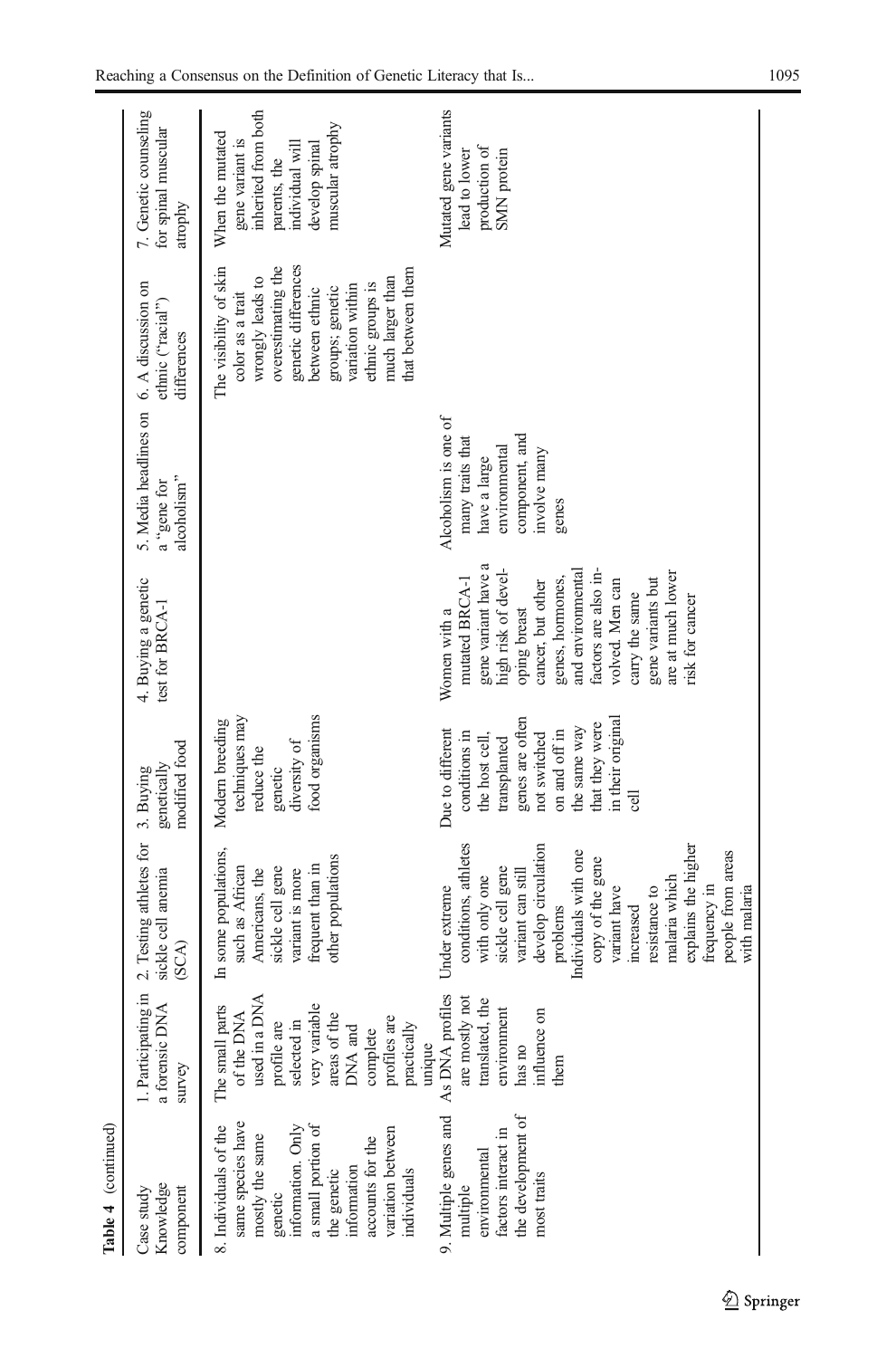|                                                                 |                                                                                                                                                                           |                                                                                                                                                                       | Table 5 Sociocultural knowledge: knowledge of applications of genetic technologies and their implications, specified for seven cases                                            |                                                                                                                                                                                                                                                                                                                                                                                                                                                                                                                                                                                                                                                                 |                                                                                                                                                                                                                                                                                                                                                                                                                                                                                                                                                                                                                        |                                                                                                                                                                                                                                                                                                                            |                                                                                                                                                                                                                                                                                                                                                                                                                                                                                                                                              |
|-----------------------------------------------------------------|---------------------------------------------------------------------------------------------------------------------------------------------------------------------------|-----------------------------------------------------------------------------------------------------------------------------------------------------------------------|---------------------------------------------------------------------------------------------------------------------------------------------------------------------------------|-----------------------------------------------------------------------------------------------------------------------------------------------------------------------------------------------------------------------------------------------------------------------------------------------------------------------------------------------------------------------------------------------------------------------------------------------------------------------------------------------------------------------------------------------------------------------------------------------------------------------------------------------------------------|------------------------------------------------------------------------------------------------------------------------------------------------------------------------------------------------------------------------------------------------------------------------------------------------------------------------------------------------------------------------------------------------------------------------------------------------------------------------------------------------------------------------------------------------------------------------------------------------------------------------|----------------------------------------------------------------------------------------------------------------------------------------------------------------------------------------------------------------------------------------------------------------------------------------------------------------------------|----------------------------------------------------------------------------------------------------------------------------------------------------------------------------------------------------------------------------------------------------------------------------------------------------------------------------------------------------------------------------------------------------------------------------------------------------------------------------------------------------------------------------------------------|
| Knowledge<br>Case study<br>component                            | 1. Participating in a<br>forensic DNA<br>survey                                                                                                                           | Testing athletes for<br>sickle cell anemia<br>(SCA)<br>r,                                                                                                             | 3. Buying genetically<br>modified food                                                                                                                                          | 4. Buying a genetic<br>test for $BRCA-1$                                                                                                                                                                                                                                                                                                                                                                                                                                                                                                                                                                                                                        | 5. Media headlines on<br>alcoholism"<br>a "gene for                                                                                                                                                                                                                                                                                                                                                                                                                                                                                                                                                                    | 6. A discussion on<br>ethnic ("racial")<br>differences                                                                                                                                                                                                                                                                     | 7. Genetic counseling<br>for spinal muscular<br>atrophy (SMA)                                                                                                                                                                                                                                                                                                                                                                                                                                                                                |
| gies used<br>in societal<br>technolo-<br>contexts<br>1. Genetic | fractions of DNA<br>testing involves<br>profile. Profiles<br>which together<br>checking small<br>form a unique<br>can be stored<br>Forensic DNA<br>noncoding<br>digitally | highly increase the<br>analysis of known<br>detection by DNA<br>cause a disease or<br>gene variants that<br>risk for a disease<br>testing involves<br>Diagnostic gene | organism into plant<br>tissue to produce a<br>introducing a gene<br>Genetic modification<br>the modified gene<br>whole plant with<br>of food plants<br>from another<br>involves | BRCA-1 gene, only<br>a technology that is<br>of the BRCA-1 gene,<br>specific gene variant<br>healthy individuals<br>the whole genome,<br>Diagnostic testing for<br>known from the ge-<br>screening involves<br>thousands of gene<br>DNA sequence of<br>the DNA sequence<br>netic family history<br>variants known to<br>some of them can<br>have some effect.<br><b>BRCA-1</b> involves<br>either determining<br>be tested for in a<br>or looking for the<br>standard practice<br>likely to become<br>determining the<br>Genetic screening<br>variants of the<br>different gene<br>screening of<br>Whole genome<br>involves the<br>As there are<br>detection of | identical) twins and<br>level of the trait can<br>such as alcoholism<br>Twin studies compare<br>groups that vary in<br>certain trait can be<br>association studies<br>Variants of certain<br>genes related to a<br>comparing whole<br>the differences in<br>genomes of large<br>These studies are<br>determining how<br>(GWAS) involve<br>genetic variation<br>behavioral traits<br>traits, including<br>higher or lower<br>different) twins.<br>variation in a<br>monozygotic<br>trait between<br>explained by<br>much of the<br>be detected<br>(genetically<br>genetically<br>Genome-wide<br>helpful in<br>dizygotic | identical) twins and<br>Twin studies compare<br>the differences in a<br>certain trait can be<br>These studies are<br>determining how<br>genetic variation<br>different) twins.<br>variation in a<br>monozygotic<br>trait between<br>explained by<br>much of the<br>(genetically<br>(genetically<br>helpful in<br>dizygotic | This can be done at<br>hereditary disorders<br>cells of a patient or<br>introducing healthy<br>blood sample. The<br>Genetic modification<br>embryo by means<br>being a carrier for<br>gene variants into<br>testing is done by<br>performed with a<br>several stages of<br>analyzed for the<br>Genetic testing for<br>Prenatal genetic<br>instance a virus.<br>chorionic villus<br>presence of the<br>of a vector, for<br>DNA of white<br>blood cells is<br>SMA can be<br>gene variant.<br>development<br>for severe<br>sampling<br>includes |

<span id="page-9-0"></span>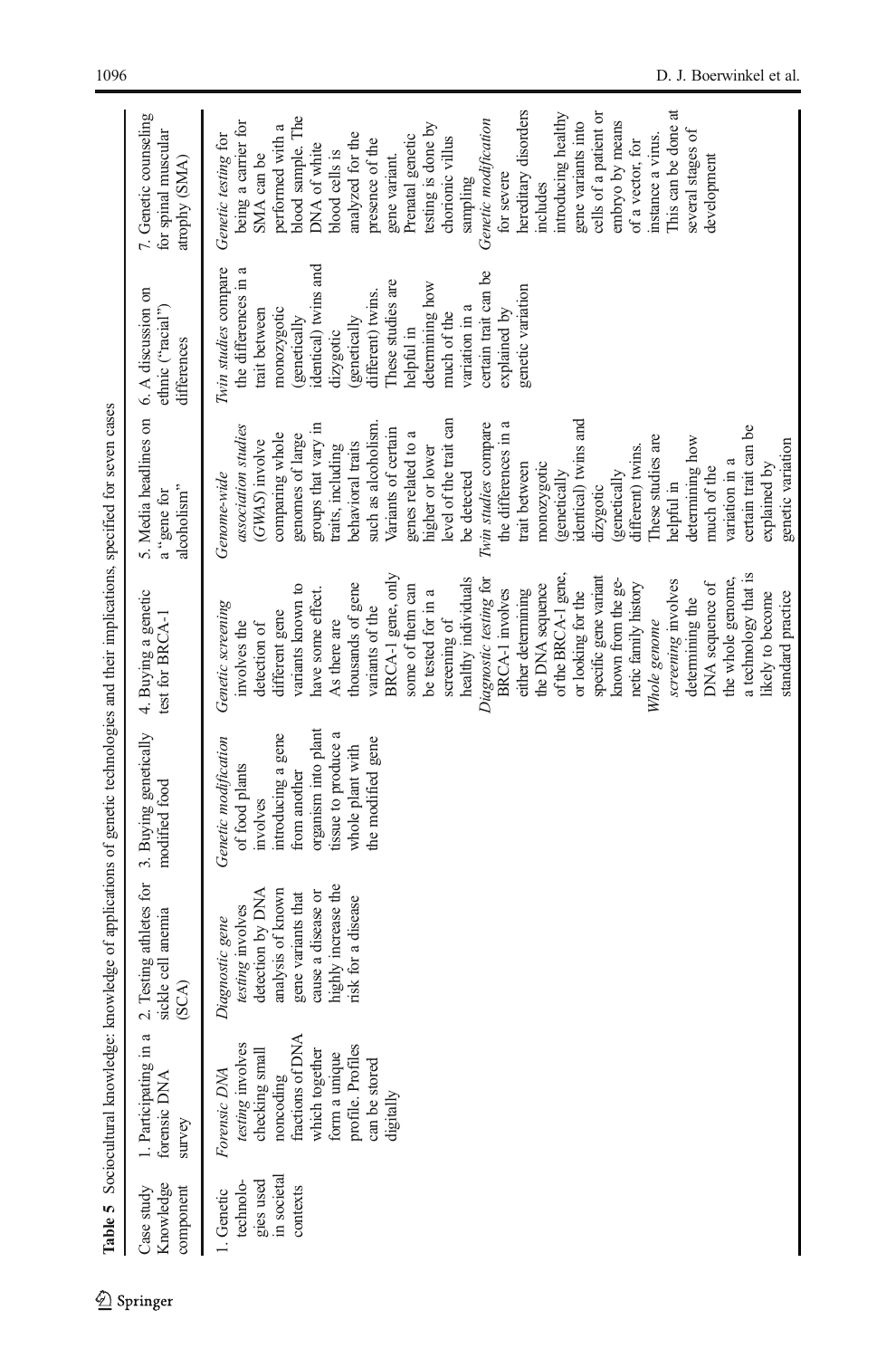| Table 5 (continued)                                                  |                                                                                                                                                                                                    |                                                                                                                                                                                                                                                                                     |                                                                                                                                                                                                                                                                                                                                                                                                                                                               |                                                                                                                                                                                                                                                                                                                                                                                                                                                                                                                   |                                                                                                                                                                                                                                                                                                                                                                         |                                                                                                                |                                                                                                                                                                                                                                                                                                                                          |
|----------------------------------------------------------------------|----------------------------------------------------------------------------------------------------------------------------------------------------------------------------------------------------|-------------------------------------------------------------------------------------------------------------------------------------------------------------------------------------------------------------------------------------------------------------------------------------|---------------------------------------------------------------------------------------------------------------------------------------------------------------------------------------------------------------------------------------------------------------------------------------------------------------------------------------------------------------------------------------------------------------------------------------------------------------|-------------------------------------------------------------------------------------------------------------------------------------------------------------------------------------------------------------------------------------------------------------------------------------------------------------------------------------------------------------------------------------------------------------------------------------------------------------------------------------------------------------------|-------------------------------------------------------------------------------------------------------------------------------------------------------------------------------------------------------------------------------------------------------------------------------------------------------------------------------------------------------------------------|----------------------------------------------------------------------------------------------------------------|------------------------------------------------------------------------------------------------------------------------------------------------------------------------------------------------------------------------------------------------------------------------------------------------------------------------------------------|
| Knowledge<br>Case study<br>component                                 | 1. Participating in a<br>forensic DNA<br>survey                                                                                                                                                    | 2. Testing athletes for<br>sickle cell anemia<br>(A)                                                                                                                                                                                                                                | 3. Buying genetically<br>modified food                                                                                                                                                                                                                                                                                                                                                                                                                        | 4. Buying a genetic<br>test for BRCA-1                                                                                                                                                                                                                                                                                                                                                                                                                                                                            | 5. Media headlines on<br>alcoholism"<br>a "gene for                                                                                                                                                                                                                                                                                                                     | 6. A discussion on<br>ethnic ("racial")<br>differences                                                         | 7. Genetic counseling<br>for spinal muscular<br>atrophy (SMA)                                                                                                                                                                                                                                                                            |
| technolo-<br>2. Practices<br>in which<br>genetic<br>applied<br>gy is | DNA profiles can<br>comparisons of<br>the world (e.g.,<br>can be used to<br><b>DNA</b> profiles<br>found all over<br>find relatives)<br>databases of<br>DNA traces<br>be used for<br>International | combined. In many<br>includes testing for<br>Targeted gene testing<br>obligatory (e.g., in<br>may even become<br>sport). In the heel<br>prick examination<br>is on the rise and<br>used in newborn<br>screening, many<br>tests of genetic<br>countries, this<br>diseases are<br>SCA | desired product and<br>transplanting genes<br>component such as<br>parasites, tolerance<br>engineering is also<br>pesticides, and the<br>that can transform<br>bacteria and fungi<br>resistance to crop<br>vitamins. Genetic<br>molecules into a<br>desired qualities<br>production of a<br>Developing GMO<br>that can confer<br>used to create<br>to create food<br>to drought or<br>animals with<br>diseases and<br>desired food<br>food plants<br>involves | BRCA-1 gene vari-<br>offered through the<br>in vitro fertilization<br>Parents with the gene<br>internet, and some<br>without consulting<br>variant can opt for<br>resulting embryos<br>selected embryos:<br>include screening<br>a medical profes-<br>are tested for the<br>when the desired<br>Direct-to-consumer<br>ants. These tests<br>gene variant and<br>(DTC) tests are<br>only implanted<br>can be ordered<br>(IVF), and the<br>gene variant is<br>$Implantation$ of<br>for selected<br>present<br>sional | as a starting point to<br>studies can be used<br>studies can be used<br>genes are involved.<br>treating alcoholism<br>look for genes that<br>determine a higher<br>This might lead to<br>might be involved<br>Results from GWAS<br>investigate which<br>or lower risk for<br>Results from twin<br>new forms of<br>developing<br>alcoholism<br>or tests to<br>to further | as a starting point to<br>studies can be used<br>look for genes that<br>might be involved<br>Results from twin | In the heel prick used<br>Targeted gene testing<br>models, where the<br>may even become<br>variant is brought<br>is on the rise and<br>Genetic therapy for<br>screening, many<br>in cells of SMA<br>tested in mouse<br>SMA has been<br>tests of genetic<br>healthy gene<br>diseases are<br>in newborn<br>obligatory.<br>combined<br>mice |
| 3. Personal<br>implica-<br>societal<br>ions<br>and                   | -Whether or not to<br>participate in a<br>forensic DNA<br>survey<br>Issues                                                                                                                         | undergo a genetic<br>test for the sickle<br>cell gene variant<br>Whether or not to<br><b>Issues</b>                                                                                                                                                                                 | -Whether or not to buy<br>support GMO use<br>-Whether or not to<br>GMO food<br>Benefits<br>Issues                                                                                                                                                                                                                                                                                                                                                             | order a DTC test<br>-Whether or not to<br>Whether or not to<br>visit a clinical<br>genetic center<br><b>Issues</b>                                                                                                                                                                                                                                                                                                                                                                                                | medical treatments<br>develop tests and<br>based on GWAS<br>-Whether or not to<br>studies<br>Issues                                                                                                                                                                                                                                                                     | How should ethnic<br>differences be<br>Considerations<br>discussed?<br>("racial")<br><b>Issues</b>             | test results, such as<br>measures based on<br>-Whether or not to<br>take preventive<br>refraining from<br><b>Issues</b>                                                                                                                                                                                                                  |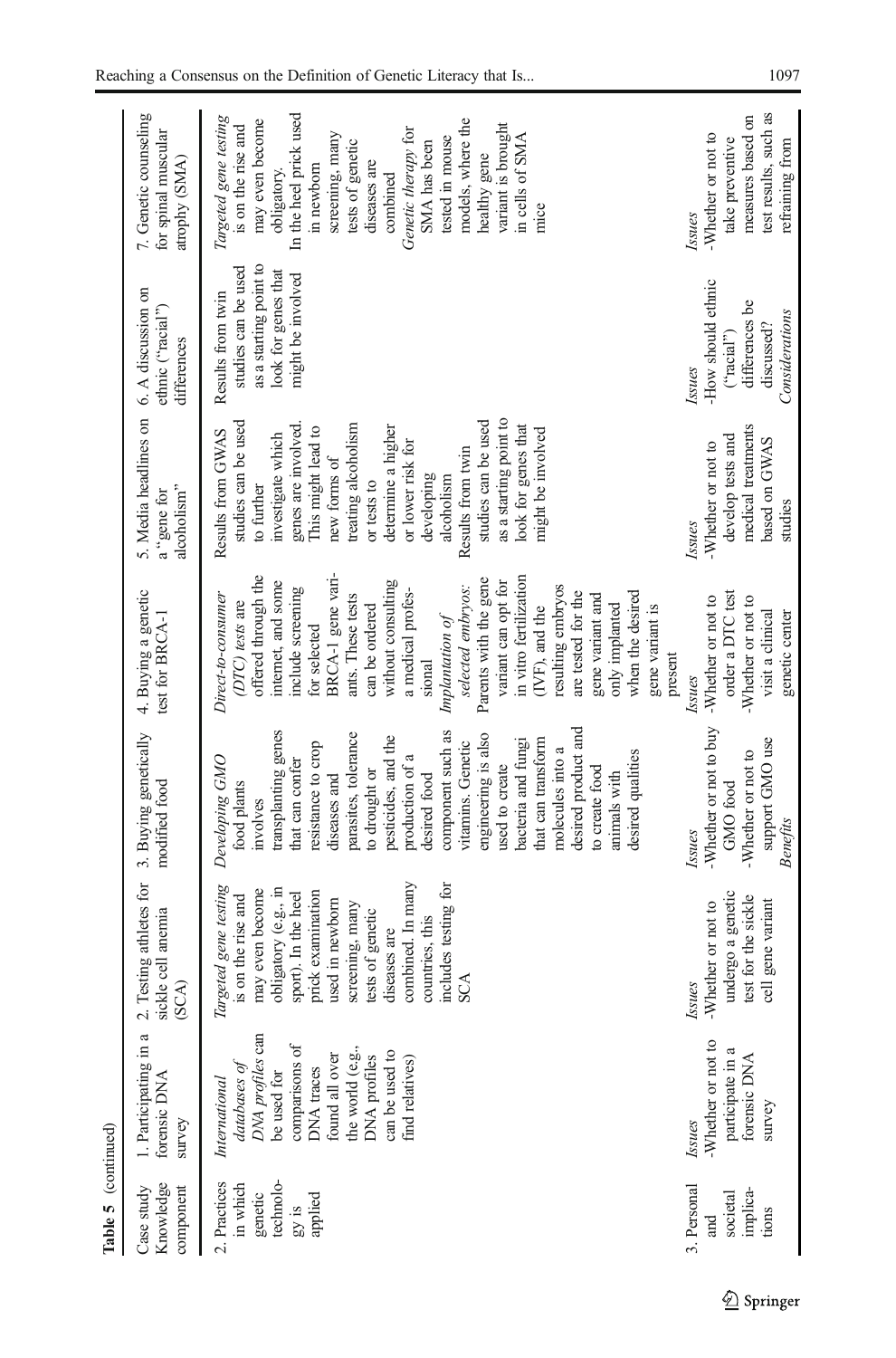| Table 5 (continued)                  |                                                                                                                                                                                                                                                                                                                                                                                                                                                                                                                  |                                                                                                                                                                                                                                                                                                                                                                                                                                                                                                                                                                 |                                                                                                                                                                                                                                                                                                                                                                                                                                                                          |                                                                                                                                                                                                                                                                                                                                                                                                                                                                                                                                                                                             |                                                                                                                                                                                                                                                                                                                                                                                               |                                                                                                                                                                                                                      |                                                                                                                                                                                                                                                                                                                                                                                                                                                                                                                                                                                                          |
|--------------------------------------|------------------------------------------------------------------------------------------------------------------------------------------------------------------------------------------------------------------------------------------------------------------------------------------------------------------------------------------------------------------------------------------------------------------------------------------------------------------------------------------------------------------|-----------------------------------------------------------------------------------------------------------------------------------------------------------------------------------------------------------------------------------------------------------------------------------------------------------------------------------------------------------------------------------------------------------------------------------------------------------------------------------------------------------------------------------------------------------------|--------------------------------------------------------------------------------------------------------------------------------------------------------------------------------------------------------------------------------------------------------------------------------------------------------------------------------------------------------------------------------------------------------------------------------------------------------------------------|---------------------------------------------------------------------------------------------------------------------------------------------------------------------------------------------------------------------------------------------------------------------------------------------------------------------------------------------------------------------------------------------------------------------------------------------------------------------------------------------------------------------------------------------------------------------------------------------|-----------------------------------------------------------------------------------------------------------------------------------------------------------------------------------------------------------------------------------------------------------------------------------------------------------------------------------------------------------------------------------------------|----------------------------------------------------------------------------------------------------------------------------------------------------------------------------------------------------------------------|----------------------------------------------------------------------------------------------------------------------------------------------------------------------------------------------------------------------------------------------------------------------------------------------------------------------------------------------------------------------------------------------------------------------------------------------------------------------------------------------------------------------------------------------------------------------------------------------------------|
| Knowledge<br>Case study<br>component | . Participating in a<br>forensic DNA<br>survey                                                                                                                                                                                                                                                                                                                                                                                                                                                                   | 2. Testing athletes for<br>ickle cell anemia<br>(A)                                                                                                                                                                                                                                                                                                                                                                                                                                                                                                             | 3. Buying genetically<br>modified food                                                                                                                                                                                                                                                                                                                                                                                                                                   | 4. Buying a genetic<br>test for BRCA-1                                                                                                                                                                                                                                                                                                                                                                                                                                                                                                                                                      | 5. Media headlines on<br>alcoholism"<br>a "gene for                                                                                                                                                                                                                                                                                                                                           | 6. A discussion on<br>ethnic ("racial")<br>differences                                                                                                                                                               | 7. Genetic counseling<br>for spinal muscular<br>atrophy (SMA)                                                                                                                                                                                                                                                                                                                                                                                                                                                                                                                                            |
|                                      | such as eye color<br>-Quicker solving of<br>access to the data<br>-The right to refuse<br>Exposing relatives<br>analysis of DNA<br>-Ownership of and<br>Whose profiles to<br>by participating<br>DNA sampling<br>-Possible abuse of<br>crimes by rapid<br>considerations<br>and skin color<br>against illegal<br>store in DNA<br>identification<br>include traits<br>-Extending the<br>privacy and<br>-Protection of<br>databanks<br>profiles to<br>the data<br>Additional<br>access<br><b>Benefits</b><br>Risks | Protection from harm<br>insurance problems<br>increase in genetic<br>discrimination and<br>-Conflicting interests<br>boards, insurance<br>Better selection of<br>decision-making<br>predictions from<br>Whether or not to<br>testing in sports<br>types of genetic<br>such as athletes.<br>of stakeholders,<br>trainers, college<br>Autonomy of the<br>considerations<br>-Uncertainty of<br>exclusion of<br>support the<br>Unnecessary<br>and death<br>athlete in<br><b>Aditional</b><br>athletes<br>athletes<br>testing<br>Genetic<br><b>Benefits</b><br>Risks | farmers on products<br>-Some applications of<br>-Competition of space<br>evolutionary impact<br>research needed on<br>-Potential health and<br>made by powerful<br>for nature, human<br>gene transfer and<br>GMO can reduce<br>pesticide use and<br>creating new life<br>food, and animal<br>create healthier<br>considerations<br>environmental<br>hazards: more<br>-Dependency of<br>-Desirability of<br>companies<br>products<br>Additional<br>forms<br>food<br>Risks | -Knowledge of genetic<br>to be implanted for<br>with mortgage, life<br>test results such as<br>Coping with genetic<br>-Whether or not take<br>measures based on<br>surgery, refraining<br>children or testing<br>check the embryo<br>preventive breast<br>Whether or not to<br>-Whether or not to<br>inform relatives<br>-Preventing cancer<br>create problems<br>embryos before<br>information can<br>genetic factors<br><b>BRCA</b> variant<br>other than the<br>from having<br>insurance, or<br>Change of life<br>employment<br>preventive<br>burden<br><b>Benefits</b><br>IVF.<br>Risks | of people at risk by<br>companies, medical<br>and discrimination<br>seldom be used to<br>Stigma, prejudice,<br>Correlation within<br>professionals, or<br>family members<br>-Enabling lifestyle<br>individual risks<br>considerations<br>reliably predict<br>alcoholism can<br>between gene<br>large groups<br>variants and<br>insurance<br>Additional<br>choices<br><b>Benefits</b><br>Risks | complex traits such<br>time and are often<br>around for a long<br>as intelligence or<br>sports have been<br>Discussions on the<br>characterized as<br>performance in<br>nature versus<br>heritability of<br>nurture" | -Blaming parents who<br>-Whether or not to use<br>Preventing disease by<br>What to do when the<br>-Preparing parents for<br>a child with special<br>to have the genetic<br>birth of a seriously<br>burden; prevention<br>Coping with genetic<br>replace risky gene<br>test or prevent the<br>donor sperm/eggs,<br>do not opt for the<br>fetus/baby proves<br>before IVF, using<br>undergo prenatal<br>having children,<br>testing embryos<br>-Whether or not to<br>gene therapy to<br>gene therapy<br>of suffering<br>condition<br>adoption.<br>variants<br>testing<br>needs<br><b>Benefits</b><br>Risks |
|                                      |                                                                                                                                                                                                                                                                                                                                                                                                                                                                                                                  | firms, etc.                                                                                                                                                                                                                                                                                                                                                                                                                                                                                                                                                     |                                                                                                                                                                                                                                                                                                                                                                                                                                                                          | perspective                                                                                                                                                                                                                                                                                                                                                                                                                                                                                                                                                                                 |                                                                                                                                                                                                                                                                                                                                                                                               |                                                                                                                                                                                                                      | affected child                                                                                                                                                                                                                                                                                                                                                                                                                                                                                                                                                                                           |

 $\underline{\textcircled{\tiny 2}}$  Springer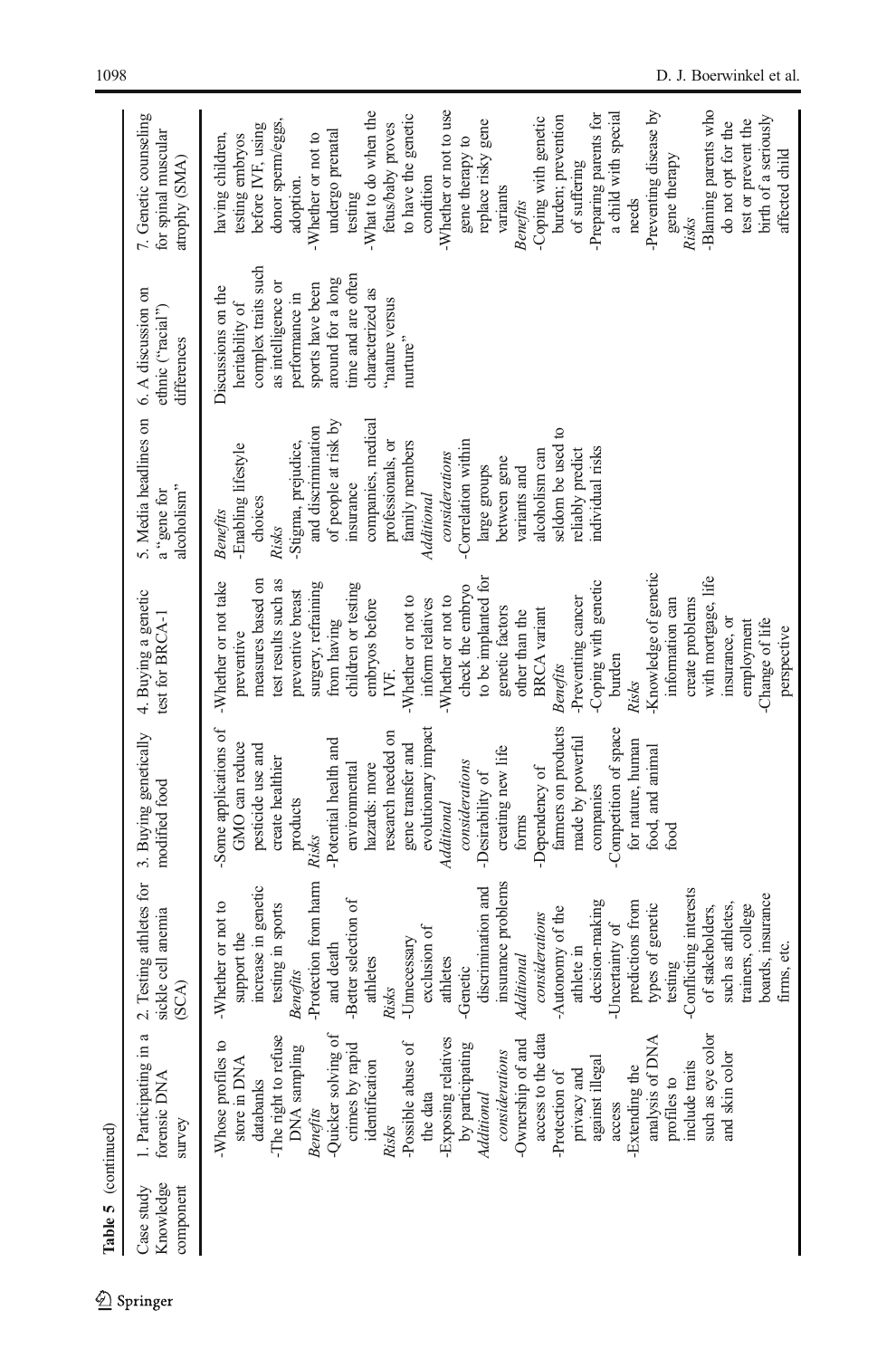| 2. Testing athletes for 3. Buying genetically<br>modified food |                                                                                                                                                                                              | alcoholism"<br>a "gene for                                                                                                 | ethnic ("racial")<br>differences | 7. Genetic counseling<br>for spinal muscular<br>atrophy (SMA)                                                                                                                                                                                                                                                                             |
|----------------------------------------------------------------|----------------------------------------------------------------------------------------------------------------------------------------------------------------------------------------------|----------------------------------------------------------------------------------------------------------------------------|----------------------------------|-------------------------------------------------------------------------------------------------------------------------------------------------------------------------------------------------------------------------------------------------------------------------------------------------------------------------------------------|
|                                                                | one's genetic status<br>life-threatening dis-<br>-Should selecting for<br>other than healthy<br>eases be allowed?<br>desired qualities<br>considerations<br>variants of<br>matters?<br>genes |                                                                                                                            |                                  | -Whose interests are at<br>-Who decides on these<br>Negative side effects<br>implanted genes in<br>medical treatments<br>genes be allowed?<br>-Future prospects of<br>seriously affected<br>-Should changing<br>considerations<br>gene therapy <sup>a</sup><br>-The value of a<br>of randomly<br>matters?<br>Additional<br>stake?<br>life |
|                                                                |                                                                                                                                                                                              | -Who decides on these<br>-The right not to know<br>4. Buying a genetic<br>Patents on BRCA<br>test for BRCA-1<br>Additional |                                  | <sup>3</sup> At the time of the study, the development of the CRISPR technology was not generally known. This technique avoids the risks of random insertion of a transplanted gene (Burgess<br>5. Media headlines on 6. A discussion on                                                                                                  |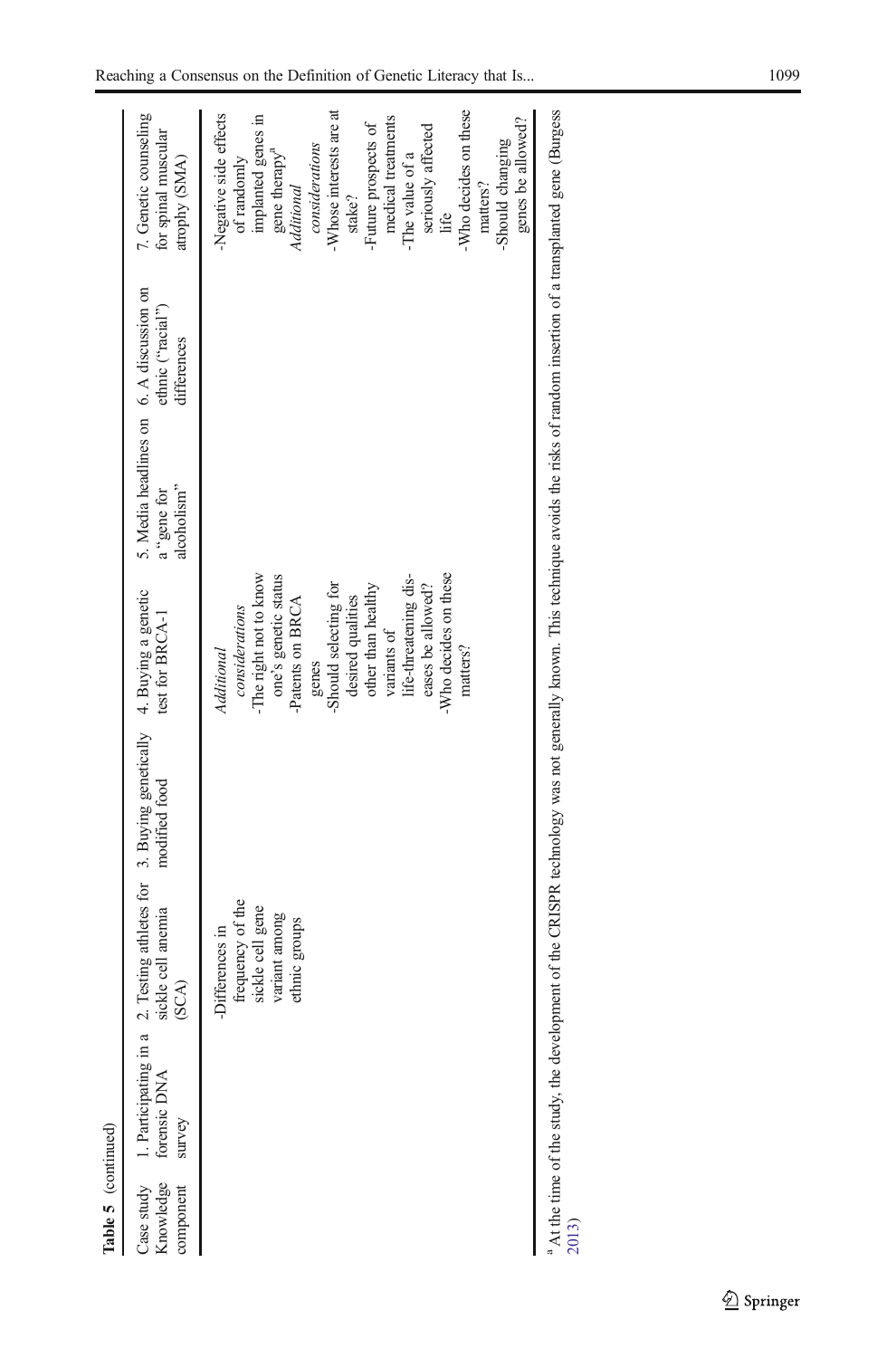<span id="page-13-0"></span>

|                                                           | Table 6 Epistemic knowledge: knowledge of the meaning of genetic information, specified for seven cases                                                                                                                                                                                                    |                                                                                                                                                                                                                                                                                                                                                                                                                                                                                                                                                                               |                                                                                                                                                                                                                                                                                                                                                                                                                                                                                                         |                                                                                                                                                                                                                                                                                                                                                                                                                                                                                                                                                                                                                 |                                                                                                                                                                                                                                                                                                                                                                                                                                                                                                                                               |                                                                                                                                                                                                                                                                                                                                                                                                                                                                                                                                                                            |                                                                                                                                                                                                                                                                                                                                                                                                                                                                                            |
|-----------------------------------------------------------|------------------------------------------------------------------------------------------------------------------------------------------------------------------------------------------------------------------------------------------------------------------------------------------------------------|-------------------------------------------------------------------------------------------------------------------------------------------------------------------------------------------------------------------------------------------------------------------------------------------------------------------------------------------------------------------------------------------------------------------------------------------------------------------------------------------------------------------------------------------------------------------------------|---------------------------------------------------------------------------------------------------------------------------------------------------------------------------------------------------------------------------------------------------------------------------------------------------------------------------------------------------------------------------------------------------------------------------------------------------------------------------------------------------------|-----------------------------------------------------------------------------------------------------------------------------------------------------------------------------------------------------------------------------------------------------------------------------------------------------------------------------------------------------------------------------------------------------------------------------------------------------------------------------------------------------------------------------------------------------------------------------------------------------------------|-----------------------------------------------------------------------------------------------------------------------------------------------------------------------------------------------------------------------------------------------------------------------------------------------------------------------------------------------------------------------------------------------------------------------------------------------------------------------------------------------------------------------------------------------|----------------------------------------------------------------------------------------------------------------------------------------------------------------------------------------------------------------------------------------------------------------------------------------------------------------------------------------------------------------------------------------------------------------------------------------------------------------------------------------------------------------------------------------------------------------------------|--------------------------------------------------------------------------------------------------------------------------------------------------------------------------------------------------------------------------------------------------------------------------------------------------------------------------------------------------------------------------------------------------------------------------------------------------------------------------------------------|
| Knowledge<br>Case study<br>component                      | forensic DNA survey<br>$\approx$<br>1. Participating in                                                                                                                                                                                                                                                    | for sickle cell anemia<br>2. Testing athletes<br>(SCA)                                                                                                                                                                                                                                                                                                                                                                                                                                                                                                                        | genetically modified<br>3. Buying<br>food                                                                                                                                                                                                                                                                                                                                                                                                                                                               | 4. Buying a genetic<br>test for BRCA-1                                                                                                                                                                                                                                                                                                                                                                                                                                                                                                                                                                          | 4. Media headlines<br>tor seem for<br>alcoholism"                                                                                                                                                                                                                                                                                                                                                                                                                                                                                             | 5. A discussion on<br>ethnic ("racial")<br>differences                                                                                                                                                                                                                                                                                                                                                                                                                                                                                                                     | counseling for spinal<br>muscular atrophy<br>6. Genetic<br>(SMA)                                                                                                                                                                                                                                                                                                                                                                                                                           |
| uncertainty of<br>information<br>Certainty and<br>genetic | give a high degree<br>complete matches<br>about paternity. A<br>of certainty about<br>DNA profile can<br>DNA sample or<br>suspect is guilty<br>the origin of a<br>"DNA match"<br>confused with<br>obtained from<br>must not be<br>proof that a<br>matches are<br>information<br>Not all DNA<br>The genetic | at risk when doing<br>variant means that<br>variant to the next<br>newborn indicates<br>SCA variants in a<br>that this baby will<br>that this person is<br>gene variants and<br>severity of which<br>can be influenced<br>infections and by<br>necessarily mean<br>pass on the gene<br>by medicine, by<br>understand how<br>this person can<br>symptoms, the<br>transplantation.<br>generation and<br>Detection of one<br>Detection of two<br>Patterns between<br>hard physical<br>labor at high<br>temperatures<br>traits do not<br>have SCA<br>avoiding<br>that we<br>blood | whether GMO use<br>GMOs; hence, the<br>There are differences<br>that GMOs are not<br>between countries<br>research methods<br>necessarily mean<br>formation on the<br>needed. Because<br>GMO-related in-<br>in the regulation<br>differ; there will<br>of food labeling<br>many different<br>aspects can be<br>abel does not<br>effects, many<br>contradictory<br>has negative<br>studied, and<br>concerning<br>absence of<br>studies are<br>investigate<br>always be<br>To reliably<br>results<br>used | BRCA-1 mutation<br>A direct-to-consumer<br>Other variants that<br>are not included in<br>the test can still be<br>history can be de-<br>from the family's<br><b>BRCA</b> test result<br>indicating that no<br><b>BRCA</b> mutations<br>the variants pres-<br>specific BRCA-1<br>have been found<br>whether she will<br>only means that<br>mutation that is<br>termined with a<br>cancer; 50-80%<br>Whether a woman<br>were not found.<br>certainty. Much<br>already known<br>has inherited a<br>high degree of<br>develop breast<br>less certain is<br>ent in the test<br>of the women<br>carrying a<br>present | A high heritability of<br>matter. Living in a<br>but—as this is the<br>certainly influence<br>alcoholism means<br>country—will not<br>percentage of the<br>influences do not<br>can be explained<br>between people<br>between people<br>A high heritability<br>mean that there<br>does not mean<br>prohibited will<br>country where<br>environmental<br>are "genes for<br>differences. It<br>also does not<br>same for the<br>alcoholism<br>differences<br>by genetic<br>differences<br>that a high<br>alcohol is<br>explain<br>whole<br>that | A high heritability of<br>matter. Living in a<br>$but$ —as this is the<br>whole country-it<br>certainly influence<br>a high percentage<br>influences do not<br>of the differences<br>sports means that<br>can be explained<br>encouraged will<br>between people<br>will not explain<br>between people<br>A high heritability<br>mean that there<br>performance in<br>country where<br>does not mean<br>environmental<br>intelligence or<br>differences. It<br>also does not<br>performance,<br>same for the<br>differences<br>by genetic<br>sports are<br>athletic<br>that | SMA variants in a<br>variant means that<br>genetic disease are<br>newborn indicates<br>variant to the next<br>that this baby will<br>can be influenced<br>not influenced by<br>severity of which<br>Detection of one<br>pass on the gene<br>detected reliably<br>disease cases of<br>by other genes.<br>this person can<br>symptoms, the<br>Gene variants for<br>The chances of a<br>Detection of two<br>child having a<br>SMA can be<br>brothers and<br>have SMA<br>generation<br>sisters |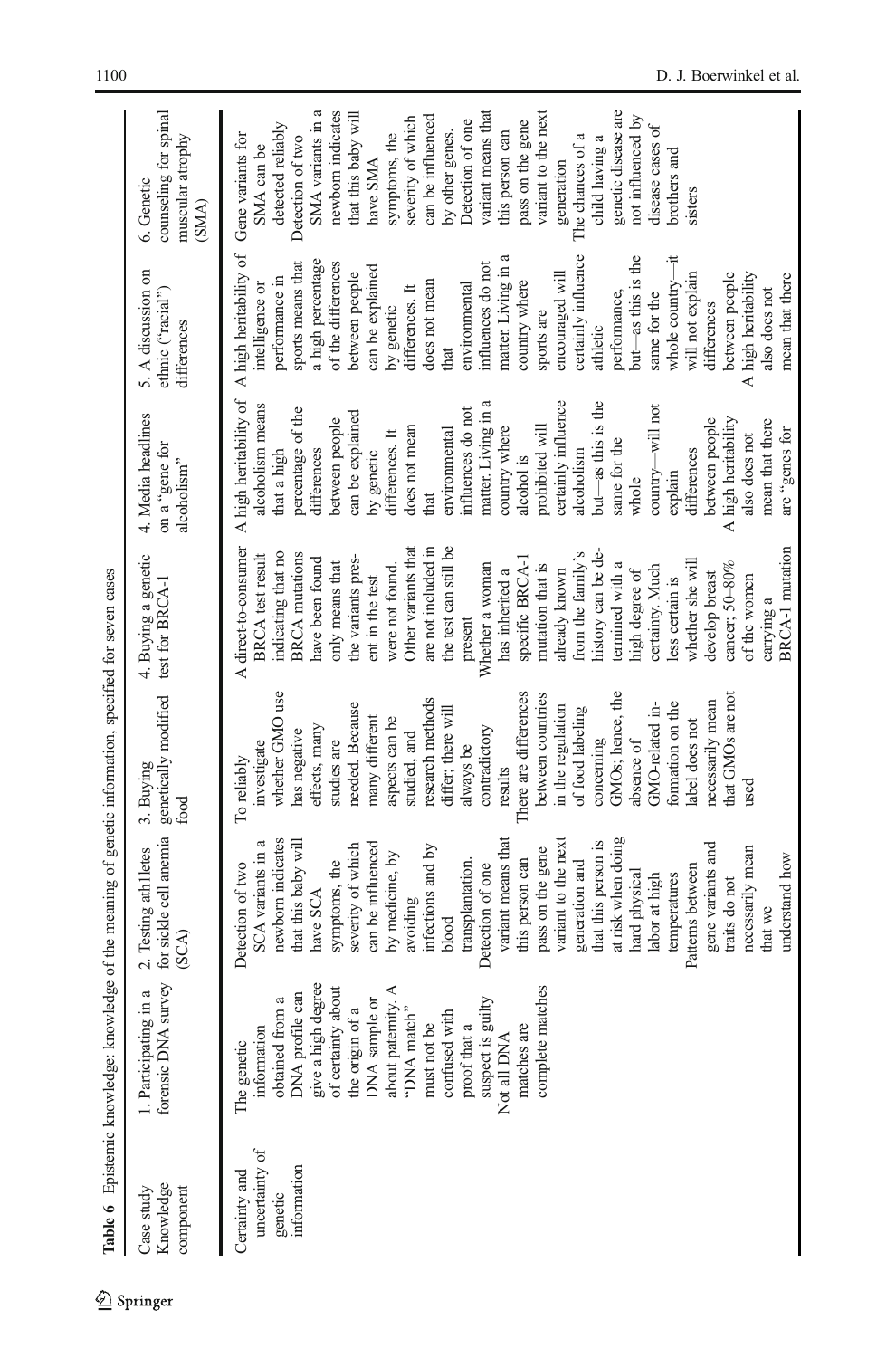| Table 6 (continued)                  |                                              |                                                        |                                           |                                          |                                                     |                                                        |                                                                  |
|--------------------------------------|----------------------------------------------|--------------------------------------------------------|-------------------------------------------|------------------------------------------|-----------------------------------------------------|--------------------------------------------------------|------------------------------------------------------------------|
| Knowledge<br>Case study<br>component | forensic DNA survey<br>1. Participating in a | for sickle cell anemia<br>2. Testing athletes<br>(SCA) | genetically modified<br>3. Buying<br>food | 4. Buying a genetic<br>test for $BRCA-1$ | 4. Media headlines<br>on a "gene for<br>alcoholism" | 5. A discussion on<br>ethnic ("racial")<br>differences | counseling for spinal<br>muscular atrophy<br>6. Genetic<br>(SMA) |
|                                      |                                              |                                                        |                                           |                                          |                                                     |                                                        |                                                                  |
|                                      |                                              | these gene                                             |                                           | develop breast                           | alcoholism," or                                     | are "genes for                                         |                                                                  |
|                                      |                                              | variants are                                           |                                           | cancer                                   | even genes that                                     | intelligence or                                        |                                                                  |
|                                      |                                              | related to the                                         |                                           | A 50% higher risk                        | have a large                                        | sports," or even                                       |                                                                  |
|                                      |                                              | traits.                                                |                                           | for a disease                            | influence on                                        | genes that have a                                      |                                                                  |
|                                      |                                              | Genetic tests often                                    |                                           | might still be a                         | alcoholism.                                         | large influence.                                       |                                                                  |
|                                      |                                              | have a percentage                                      |                                           | very small risk                          | Heritability can be                                 | Heritability can be                                    |                                                                  |
|                                      |                                              | of false-positive                                      |                                           | when the mean                            | caused by the sum                                   | caused by the sum                                      |                                                                  |
|                                      |                                              | results in which                                       |                                           | risk is very low                         | of very small                                       | of very small                                          |                                                                  |
|                                      |                                              | people are incor-                                      |                                           |                                          | contributions of                                    | contributions of                                       |                                                                  |
|                                      |                                              | rectly diagnosed                                       |                                           |                                          | different genes.                                    | different genes.                                       |                                                                  |
|                                      |                                              | with the disease                                       |                                           |                                          | Increasing                                          | Increasing                                             |                                                                  |
|                                      |                                              | and a percentage                                       |                                           |                                          | knowledge of                                        | knowledge of                                           |                                                                  |
|                                      |                                              | of false-negative                                      |                                           |                                          | genes related to                                    | genes related to                                       |                                                                  |
|                                      |                                              | results in which                                       |                                           |                                          | alcoholism will                                     | intelligence or                                        |                                                                  |
|                                      |                                              | afflicted people                                       |                                           |                                          | therefore not                                       | sports will                                            |                                                                  |
|                                      |                                              | are not detected                                       |                                           |                                          | necessarily                                         | therefore not                                          |                                                                  |
|                                      |                                              | Therefore, further                                     |                                           |                                          | provide better                                      | necessarily                                            |                                                                  |
|                                      |                                              | tests are often                                        |                                           |                                          | predictions from                                    | provide better                                         |                                                                  |
|                                      |                                              | needed for a pre-                                      |                                           |                                          | genetic                                             | predictions from                                       |                                                                  |
|                                      |                                              | cise diagnosis                                         |                                           |                                          | information, as                                     | genetic                                                |                                                                  |
|                                      |                                              |                                                        |                                           |                                          | most of these                                       | information, as                                        |                                                                  |
|                                      |                                              |                                                        |                                           |                                          | genes have small                                    | most of these                                          |                                                                  |
|                                      |                                              |                                                        |                                           |                                          | effects and                                         | genes have small                                       |                                                                  |
|                                      |                                              |                                                        |                                           |                                          | interact with other                                 | effects and                                            |                                                                  |
|                                      |                                              |                                                        |                                           |                                          | genes.                                              | interact with other                                    |                                                                  |
|                                      |                                              |                                                        |                                           |                                          | We are a long way                                   | genes                                                  |                                                                  |
|                                      |                                              |                                                        |                                           |                                          | from finding                                        |                                                        |                                                                  |
|                                      |                                              |                                                        |                                           |                                          | locations in the                                    |                                                        |                                                                  |
|                                      |                                              |                                                        |                                           |                                          | genome which are<br>correlated with                 |                                                        |                                                                  |
|                                      |                                              |                                                        |                                           |                                          |                                                     |                                                        |                                                                  |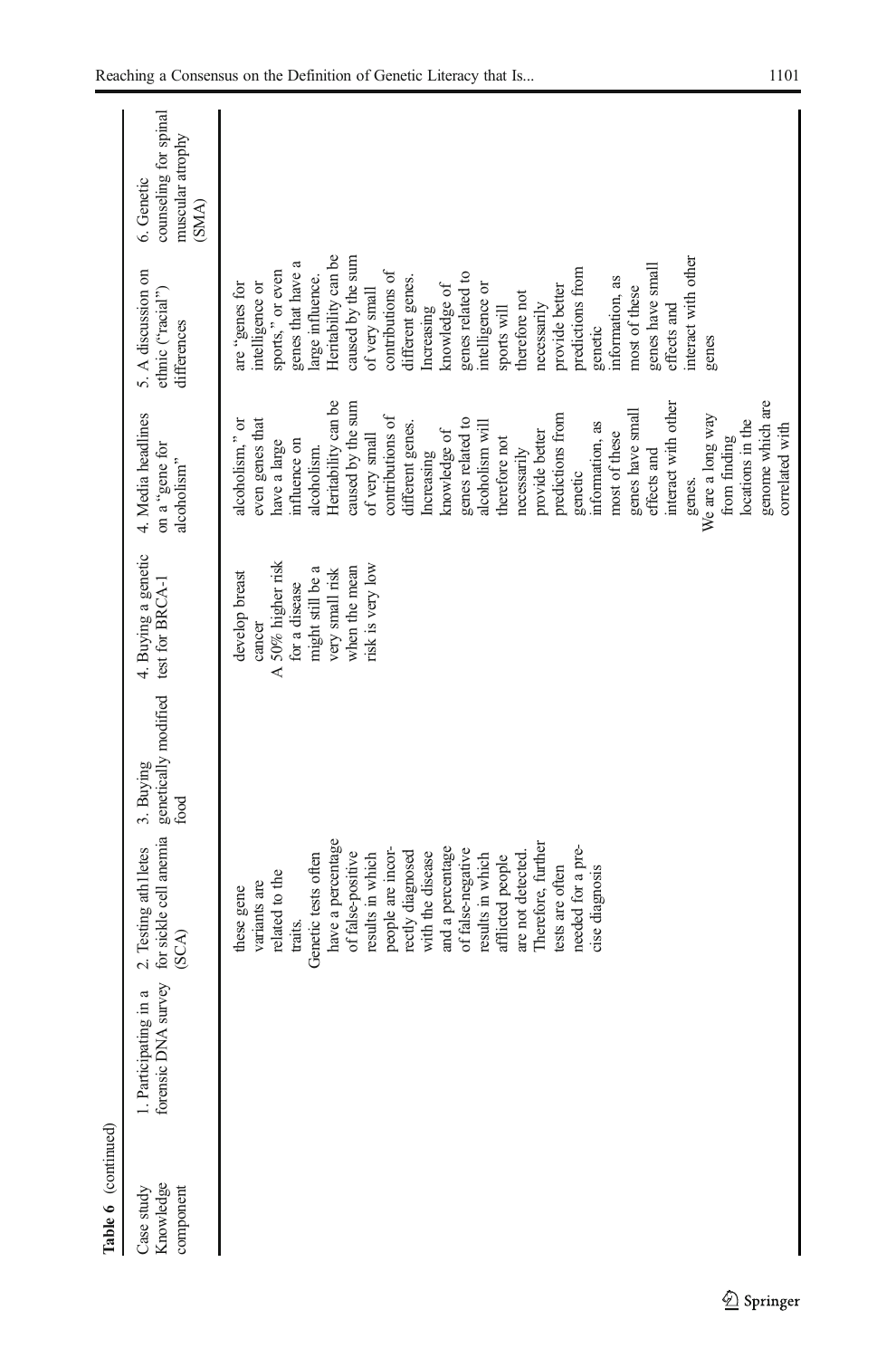| Table 6 (continued)                                  |                                                                                                                                                                                                                                               |                                                                                                                                                                                                                                                                                                                                      |                                                           |                                                                                                                                                                                                                                                                                                                                               |                                                                                                                                                                                                                                                                                                                                                                                                                                                                                                                                                                                  |                                                                                                                                                                                                                                                                                                                     |                                                                                                                                                                                                                                                                                                                                      |
|------------------------------------------------------|-----------------------------------------------------------------------------------------------------------------------------------------------------------------------------------------------------------------------------------------------|--------------------------------------------------------------------------------------------------------------------------------------------------------------------------------------------------------------------------------------------------------------------------------------------------------------------------------------|-----------------------------------------------------------|-----------------------------------------------------------------------------------------------------------------------------------------------------------------------------------------------------------------------------------------------------------------------------------------------------------------------------------------------|----------------------------------------------------------------------------------------------------------------------------------------------------------------------------------------------------------------------------------------------------------------------------------------------------------------------------------------------------------------------------------------------------------------------------------------------------------------------------------------------------------------------------------------------------------------------------------|---------------------------------------------------------------------------------------------------------------------------------------------------------------------------------------------------------------------------------------------------------------------------------------------------------------------|--------------------------------------------------------------------------------------------------------------------------------------------------------------------------------------------------------------------------------------------------------------------------------------------------------------------------------------|
| Knowledge<br>component<br>Case study                 | a<br>1. Participating i                                                                                                                                                                                                                       | forensic DNA survey for sickle cell anemia<br>2. Testing athletes<br>(SCA)                                                                                                                                                                                                                                                           | genetically modified test for BRCA-1<br>3. Buying<br>food | 4. Buying a genetic                                                                                                                                                                                                                                                                                                                           | 4. Media headlines<br>on a "gene for<br>alcoholism"                                                                                                                                                                                                                                                                                                                                                                                                                                                                                                                              | 5. A discussion on<br>ethnic ("racial")<br>differences                                                                                                                                                                                                                                                              | counseling for spinal<br>muscular atrophy<br>6. Genetic<br>(SMA)                                                                                                                                                                                                                                                                     |
| development of<br>knowledge<br>History of<br>genetic | containing genetic<br>information led to<br>research revealed<br>The discovery that<br>the assumption<br>contains genes.<br>However, later<br>DNA was the<br>contains large<br>that all DNA<br>noncoding<br>fragments<br>that DNA<br>molecule | deviations from the<br>monogenetic traits<br>"wild-type genes"<br>"mutations" were<br>In the early years of<br>were studied with<br>variants. This led<br>to the model that<br>normal situation.<br>were the normal<br>scientific study,<br>Later research<br>condition and<br>and invariant<br>genetics as a<br>few known<br>mostly |                                                           | deviations from the<br>monogenetic traits<br>"wild-type genes"<br>"mutations" were<br>In the early years of<br>were studied with<br>variants. This led<br>to the model that<br>normal situation.<br>were the normal<br>scientific study,<br>Later research<br>condition and<br>and invariant<br>genetics as a<br>few known<br>$_{\rm mostly}$ | and understanding<br>the ways in which<br>research is needed<br>revealed that there<br>these genes might<br>incorrect colloqui-<br>In the early years of<br>influence the trait.<br>studied. However,<br>trait although the<br>is no one-to-one<br>tween gene and<br>still emphasizes<br>such as medical<br>to find possible<br>this knowledge,<br>al "a gene for<br>relationship be-<br>applications for<br>higher or lower<br>levels of a trait<br>cause could be<br>genetics, only<br>later research<br>monogenetic<br>traits with a<br>Even more<br>this notion<br>treatment | In the early years of<br>revealed that there<br>incorrect colloqui-<br>studied. However,<br>trait although the<br>is no one-to-one<br>still emphasizes<br>tween gene and<br>relationship be-<br>al "a gene for<br>cause could be<br>genetics, only<br>later research<br>monogenetic<br>traits with a<br>this notion | deviations from the<br>studied. This led to<br>monogenetic traits<br>"wild-type genes"<br>"mutations" were<br>In the early years of<br>normal situation.<br>with few known<br>were the normal<br>scientific study,<br>the model that<br>Later research<br>variants were<br>condition and<br>and invariant<br>genetics as a<br>mostly |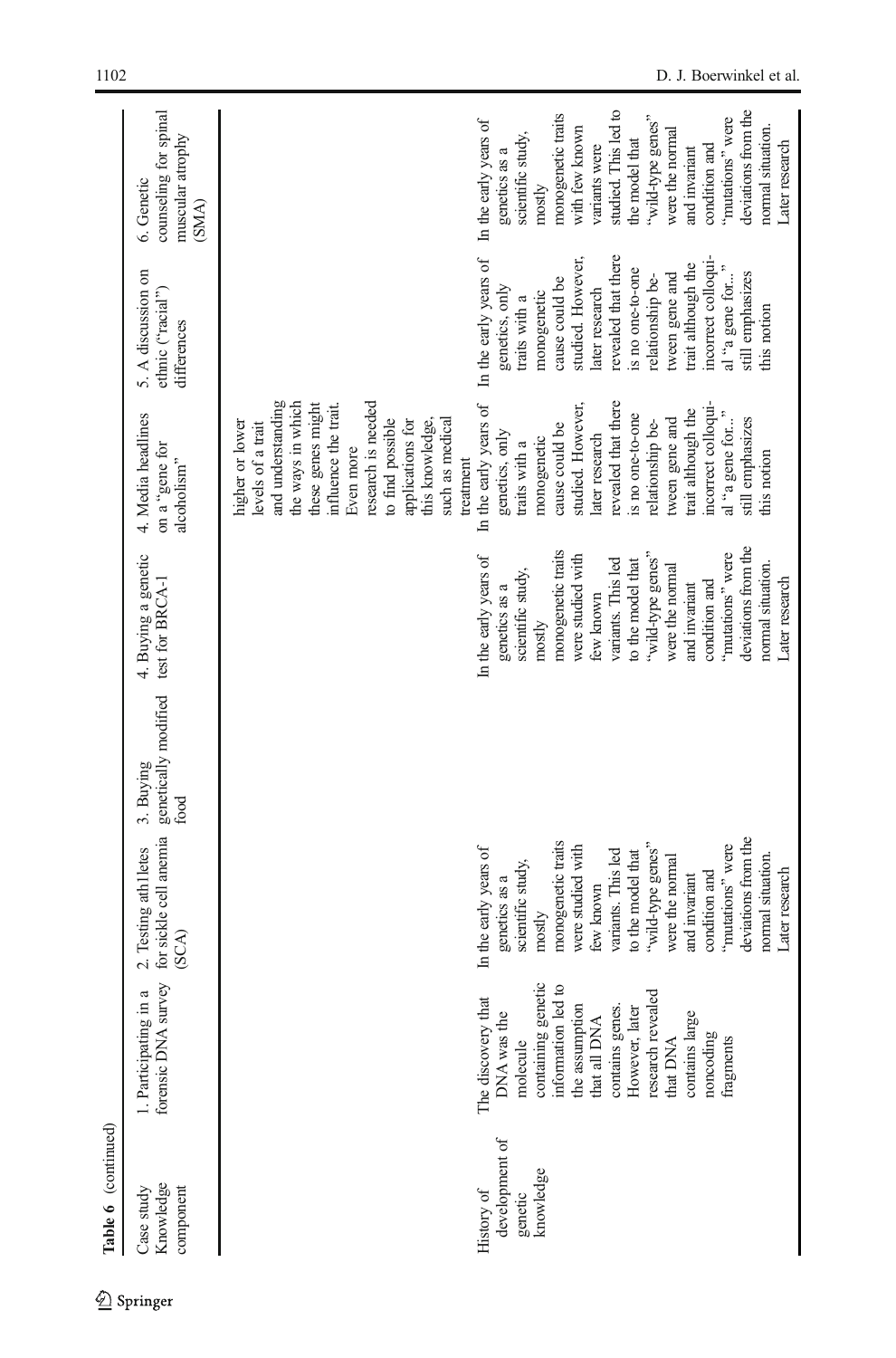| Table 6 (continued)                                            |                                                                                                                                                                                                       |                                                                                                                                                                                                                                                                                                                                                                                                                   |                                                                                                                                                                                                                                          |                                                                                                                                                                                                                                                                                                                                                                                                                                                                                                                                                                                                 |                                                                                                                                                                                                                                                                                                                                                                                                                                |                                                                                                                                                                                                                                                                                                                                                                                                              |                                                                                                                         |
|----------------------------------------------------------------|-------------------------------------------------------------------------------------------------------------------------------------------------------------------------------------------------------|-------------------------------------------------------------------------------------------------------------------------------------------------------------------------------------------------------------------------------------------------------------------------------------------------------------------------------------------------------------------------------------------------------------------|------------------------------------------------------------------------------------------------------------------------------------------------------------------------------------------------------------------------------------------|-------------------------------------------------------------------------------------------------------------------------------------------------------------------------------------------------------------------------------------------------------------------------------------------------------------------------------------------------------------------------------------------------------------------------------------------------------------------------------------------------------------------------------------------------------------------------------------------------|--------------------------------------------------------------------------------------------------------------------------------------------------------------------------------------------------------------------------------------------------------------------------------------------------------------------------------------------------------------------------------------------------------------------------------|--------------------------------------------------------------------------------------------------------------------------------------------------------------------------------------------------------------------------------------------------------------------------------------------------------------------------------------------------------------------------------------------------------------|-------------------------------------------------------------------------------------------------------------------------|
| Knowledge<br>Case study<br>component                           | forensic DNA survey<br>1. Participating in a                                                                                                                                                          | for sickle cell anemia<br>2. Testing athletes<br>(SCA)                                                                                                                                                                                                                                                                                                                                                            | genetically modified<br>3. Buying<br>food                                                                                                                                                                                                | 4. Buying a genetic<br>test for BRCA-1                                                                                                                                                                                                                                                                                                                                                                                                                                                                                                                                                          | 4. Media headlines<br>on a "gene for<br>alcoholism"                                                                                                                                                                                                                                                                                                                                                                            | 5. A discussion on<br>ethnic ("racial")<br>differences                                                                                                                                                                                                                                                                                                                                                       | counseling for spinal<br>muscular atrophy<br>6. Genetic<br>(SMA)                                                        |
| knowledge in the<br>(Mis)representation<br>of genetic<br>media | research may give<br>impression that all<br>me<br>DNA research<br>provides direct<br>investigations<br>forensic DNA<br>TV series on cri<br>emphasizing<br>and simple<br>the wrong<br>answers<br>scene | However, extreme<br>versus the role of<br>abnormal traits or<br>demonstrated that<br>the environment.<br>Media coverage of<br>by gene variants<br>most genes have<br>partially caused<br>athletes without<br>the gene variant<br>emphasize the<br>conditions can<br>many variants,<br>role of genes<br>only some of<br>casualties in<br>which cause<br>symptoms<br>also cause<br>tends to<br>diseases<br>training | new reproduction<br>scenarios or high<br>either emphasize<br>When describing a<br>general, both of<br>expectations. In<br>technology, the<br>possible horror<br>these scenarios<br>media tend to<br>prove to be<br>unrealistic<br>or DNA | attention. This is a<br>genes" are used to<br>for a disease might<br>In genetic test results,<br>still be a very small<br>presentations, tag<br>words such as "a<br>influence the risk<br>a 50% higher risk<br>abnormal traits or<br>'genes for which<br>demonstrated that<br>gene for cancer"<br>mean risk is very<br>most genes have<br>or even "cancer<br>certain variants<br>Especially in the<br>many variants,<br>risk when the<br>only some of<br>headlines of<br>which cause<br>shortcut for<br>of cancer"<br>audience's<br>attract the<br>diseases<br>media<br>$\overline{\text{low}}$ | Especially in titles of Especially in titles of<br>attention. This is a<br>genetic cause often<br>used to attract the<br>presentations, tag<br>words such as "a<br>underestimate the<br>"genes for which<br>influence the risk<br>alcoholism" are<br>certain variants<br>Media reports of a<br>of developing<br>importance of<br>environmental<br>alcoholism"<br>shortcut for<br>audience's<br>influences<br>gene for<br>media | shortcut for "genes<br>genes" are used to<br>attention. This is a<br>underestimate the<br>mental or physical<br>variants influence<br>presentations, tag<br>words such as "a<br>for which certain<br>Media reports of a<br>gene for athletic<br>importance of<br>environmental<br>genetic cause<br>performance"<br>"intelligence<br>audience's<br>influences<br>ability" or<br>attract the<br>media<br>often | demonstrated that<br>abnormal traits or<br>most genes have<br>many variants,<br>only some of<br>which cause<br>diseases |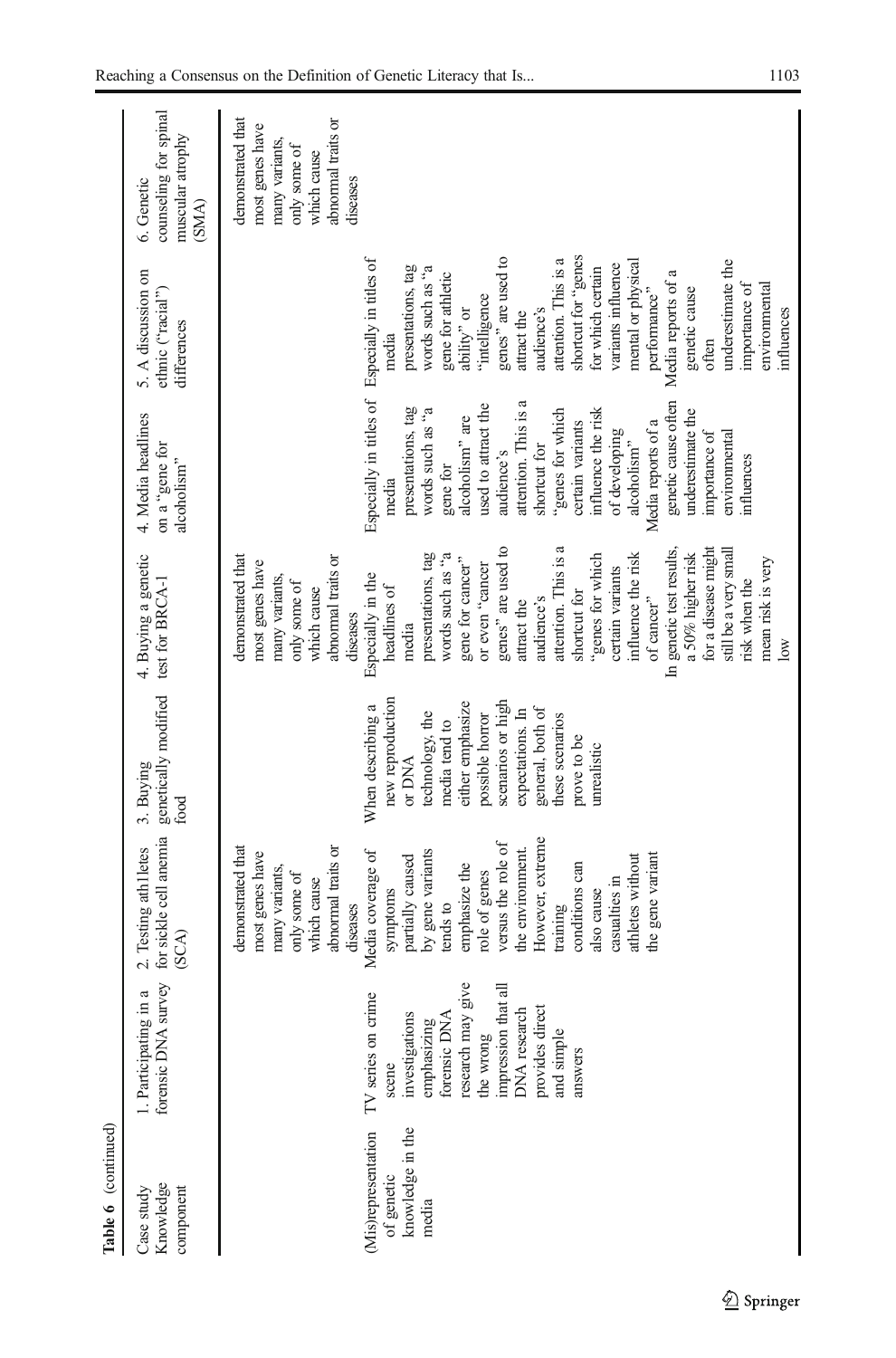| Table 6 (continued)                                            |                                                                                                                                                                                                                                 |                                                                                                                                                                                         |           |                                                                                                                                                                                                                                                                                                    |                                                     |                                                                                                                                                     |                                                                                                                                                  |
|----------------------------------------------------------------|---------------------------------------------------------------------------------------------------------------------------------------------------------------------------------------------------------------------------------|-----------------------------------------------------------------------------------------------------------------------------------------------------------------------------------------|-----------|----------------------------------------------------------------------------------------------------------------------------------------------------------------------------------------------------------------------------------------------------------------------------------------------------|-----------------------------------------------------|-----------------------------------------------------------------------------------------------------------------------------------------------------|--------------------------------------------------------------------------------------------------------------------------------------------------|
| Knowledge<br>Case study<br>component                           | 1. Participating in a<br>forensic DNA                                                                                                                                                                                           | survey for sickle cell anemia genetically modified test for $\text{BRCA-1}$ (SCA)<br>2. Testing athlletes                                                                               | 3. Buying | 4. Buying a genetic                                                                                                                                                                                                                                                                                | 4. Media headlines<br>on a "gene for<br>alcoholism" | 5. A discussion on<br>ethnic ("racial")<br>differences                                                                                              | counseling for spinal<br>muscular atrophy<br>6. Genetic<br>(SMA)                                                                                 |
| decision-making<br>arguments in<br>Identifying and<br>weighing | against arguments<br>possible abuse of<br>whole population<br>crime prevention<br>discussion about<br>for privacy and<br>arguments for<br>including the<br>can come up<br>in a forensic<br>database,<br>In a public<br>the data | A sports organization<br>hand, the athlete's<br>obligatory testing<br>autonomy can be<br>responsibility not<br>to put athletes at<br>risk; on the other<br>threatened by<br>has a moral |           | interests of family<br>for certainty or to<br>undergo a BRCA<br>uninformed about<br>consequences for<br>weighed, such as<br>test, benefits and<br>the risk of breast<br>career and loans,<br>personal wishes<br>members, and<br>risks can be<br>In deciding to<br>the disease<br>cancer,<br>remain |                                                     | differences often<br>ideas on genetic<br>different groups,<br>equal rights and<br>In discussions on<br>deterministic<br>treatment of<br>play a role | genetic disease,<br>rational arguments<br>cannot be simply<br>having a baby<br>while carrying a<br>weighed against<br>In deciding on<br>emotions |
|                                                                |                                                                                                                                                                                                                                 |                                                                                                                                                                                         |           |                                                                                                                                                                                                                                                                                                    |                                                     |                                                                                                                                                     |                                                                                                                                                  |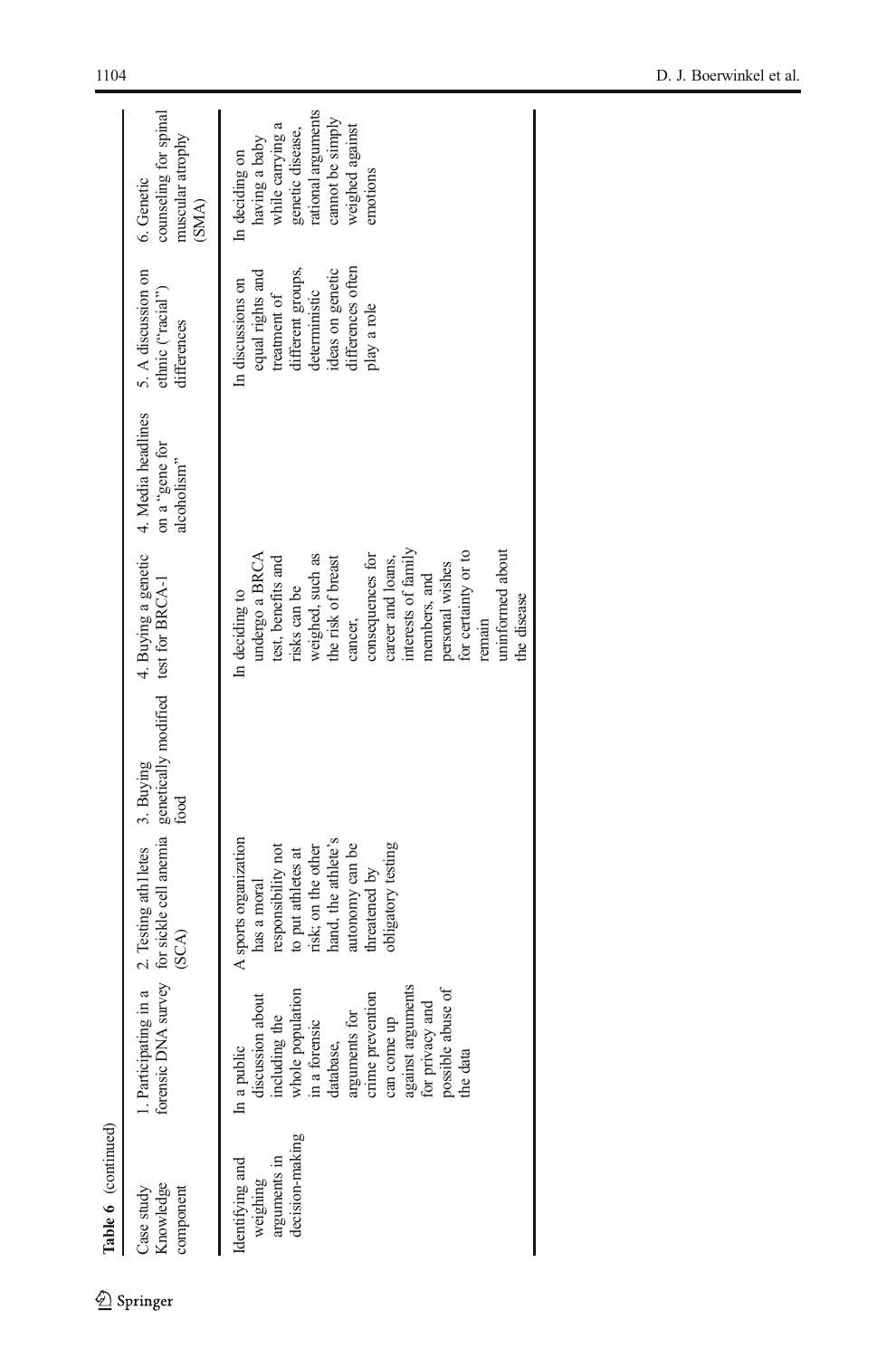participants could indicate whether they agreed with the formulation of genetic literacy. Apart from some comments on the categorization, all agreed with the formulation.

## 3 Results

## 3.1 Categories of Conceptual Knowledge

After the first phase of the research, three tables were formed, based on the distinction among conceptual, procedural, and epistemic knowledge (OECD [2016](#page-27-0)). Expert answers on conceptual knowledge could, for the most part, be classified according to the framework of Duncan et al. ([2009](#page-26-0)). Three additional categories (I, J, and K in Table [1\)](#page-3-0) were formed to include answers that did not fit the framework.

Based on the discussions in the second phase and comments by e-mail, the following changes were made in the conceptual knowledge components (Table [1,](#page-3-0) right column):

- & Several knowledge items were redefined to comply with current genetics, and basic concepts such as DNA and gene were included in the description.
- & A new category on variation was added (Table [1](#page-3-0), category 8), as many answers fell into that category, which was not present as such in the original framework.
- The new category of polygenic inheritance (Table [1](#page-3-0), category  $K$ ) was combined with the existing category of environmental influence (Table [1,](#page-3-0) category 9): "Multiple genes and multiple environmental factors interact in the development of most traits." This category was considered by several participants as the core message of genetic literacy.
- Evolution and natural selection (Table [1,](#page-3-0) category J) were omitted from the conceptual knowledge in order to focus the definition of genetic literacy. It proved difficult to decide what to include in genetic literacy, as genetics is linked to other biological phenomena such as evolution and development.

## 3.2 Categories of Epistemic, Sociocultural, and Procedural Knowledge

The analysis of the answers originally classified as epistemic knowledge resulted into a division in two separate types of knowledge. One type deals with how genetic knowledge is used in societal applications and which issues are generated by these applications. This type of knowledge was given the title of sociocultural knowledge (Table [2](#page-3-0)).

The second type consists of knowledge about how genetic information should be interpreted, both in professional and public communication. This type retained the name epistemic knowledge.

From the answers that were classified as procedural knowledge, two main components emerged during the first phase of the study: (i) science-communication skills and (ii) argumentation and decision-making skills. During the later phases, two kinds of comments gave reason to change this initial classification. One comment was that argumentation should be a part of epistemic knowledge and therefore be transferred from procedural to epistemic knowledge (Table [3\)](#page-4-0). The second comment was that the other elements of procedural knowledge appeared to be general skills, not specific for genetic-related situations. Therefore, specific procedural knowledge was not included as part of genetic literacy.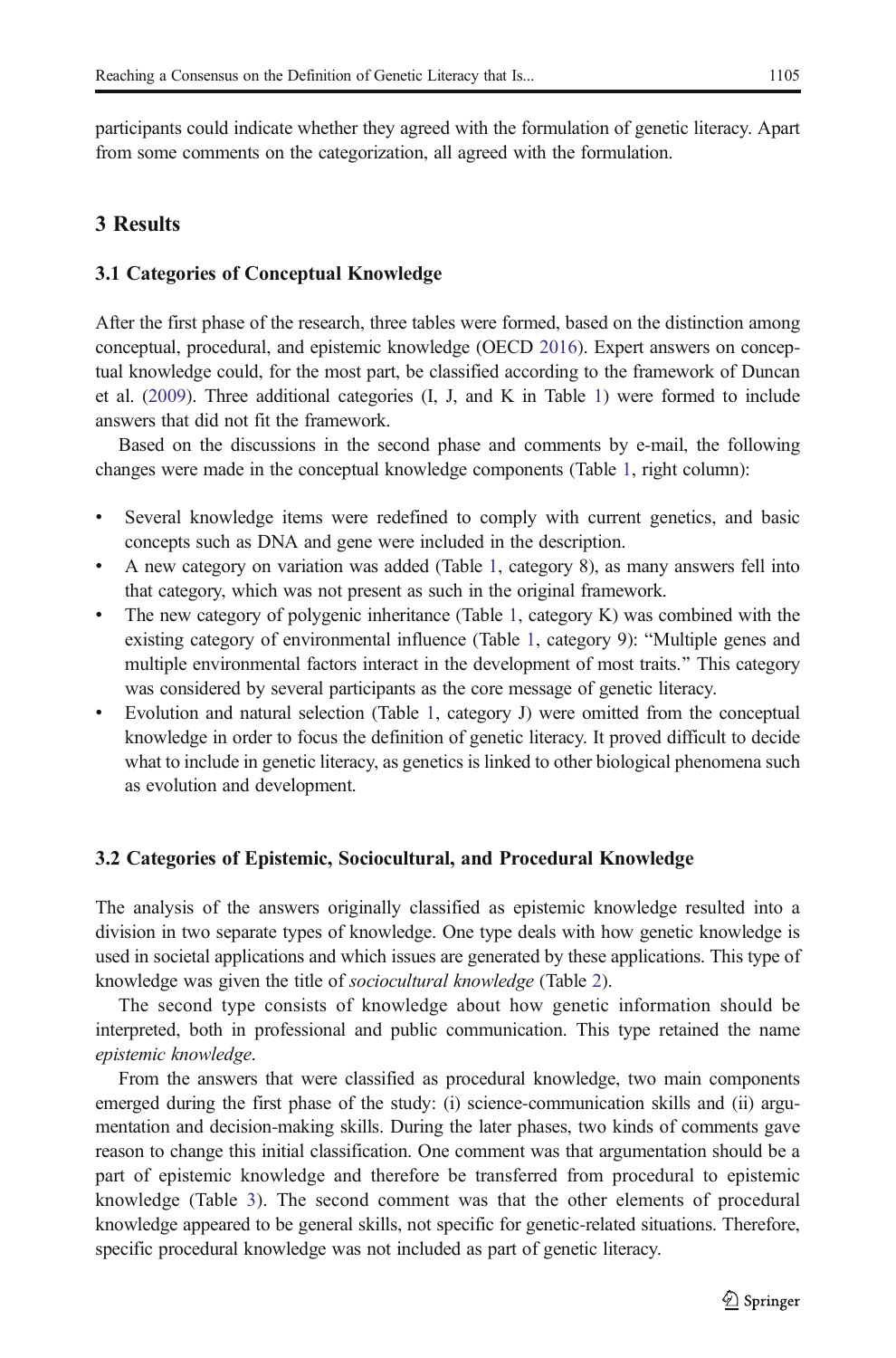## 3.3 Outcomes of the Discussion on the Case Studies

Tables [4](#page-5-0), [5,](#page-9-0) and [6](#page-13-0) describe the different types of genetic knowledge needed for decisionmaking in the seven case studies (see descriptions of each case study in [Appendix 2](#page-25-0)). Where no specific genetic knowledge seems to be needed for a case, the cells remain empty. The three knowledge categories can be described as follows:

- Conceptual knowledge: knowledge of genetic concepts.
- & Sociocultural knowledge: knowledge of how applications of genetic technologies are used in societal activities and in what ways they influence human lives.
- & Epistemic knowledge: knowledge of the meaning of genetic information. This concerns the knowledge needed to interpret genetic information from different sources and how to use these in argument and decision-making. This knowledge includes Nature of Science aspects such as the certainty and uncertainty of genetic information and how genetic concepts have evolved.

In Tables [4,](#page-5-0) [5,](#page-9-0) and [6,](#page-13-0) the different types of knowledge are described in relation to situations in which this knowledge has to be applied in personal or societal decision-making on geneticrelated issues.

## 4 Conclusions

Based on the results, according to the participants of this study, the following answer can be given to the research question "which genetic knowledge is needed for decision-making on genetic-related issues?.<sup>\*</sup> Genetic literacy can be described by the three aforementioned types of knowledge, with the knowledge components presented in Tables [1](#page-3-0), [2,](#page-3-0) and [3.](#page-4-0)

Starting with sociocultural knowledge, the results indicated that genetic literacy includes awareness of the fact that new genetic technologies are frequently used in practices that can affect everyone, such as medical diagnosis and therapy, food production, and forensics, and that most of these applications have benefits as well as risks or disadvantages, for individuals and for groups, which makes careful decision-making both complex and necessary. The cases illustrated that decision-making on these issues requires knowledge of certain (more or less case-specific) genetic concepts, together with an understanding of the meaning of genetic information and the misleading way in which this information sometimes reaches the public. For example, a focus on the Mendelian inheritance model, whereby one allele leads to a specific trait without environmental influences, can contribute to a misleading image of most gene–trait relationships. This does not mean that Mendelian inheritance has become obsolete (it is needed to understand certain types of genetic-related issues), but that Mendelian inheritance should be regarded as the exception, not the rule. Many participants indicated that conceptual knowledge component 9 (multiple genes and multiple environmental factors interact in the development of most traits) summarizes the most important message of this study. A similar formulation can be found in the K-12 Framework of the NRC in the part on the core idea LS3: Heredity: Inheritance and Variation of Traits: "Complex relationships between genes and interactions of genes with the environment determine how an organism will develop and function" (NRC [2012](#page-27-0), p. 159). The cases demonstrated many examples of obstacles to genetic literacy brought about by transferring the Mendelian inheritance model to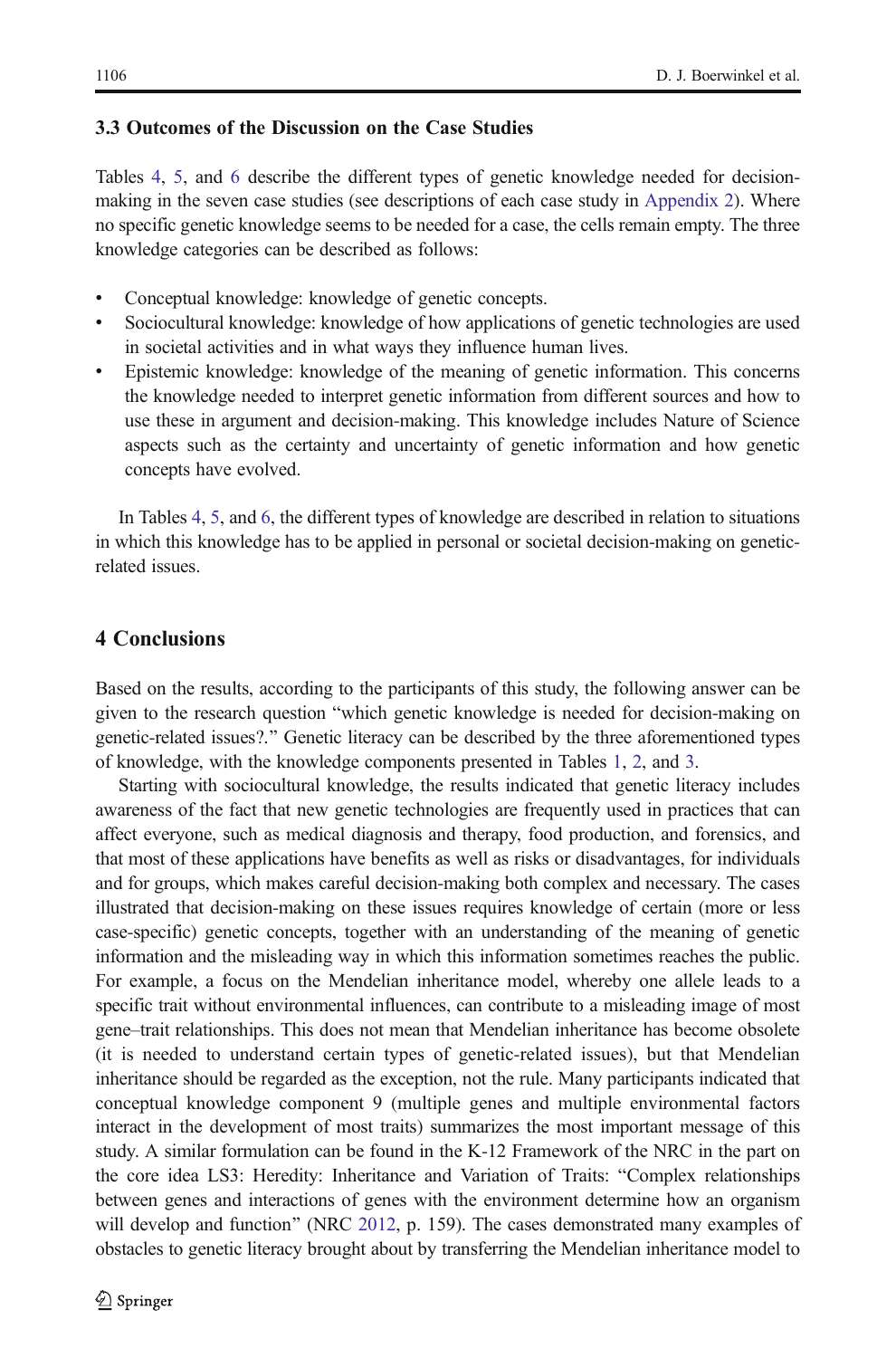all gene–trait relationships and by misleading images created by the media. Table 7 summarizes some of these images, which biology education should avoid or correct using the genetic literacy elements described in this article.

# 5 Discussion

The distinction in this framework between conceptual, sociocultural, and epistemic knowledge fits well with the experts' answers, as well as with their discussion of the seven cases. This distinction is comparable with the components of genetic literacy for patients and providers described by McInerney [\(2002](#page-27-0)): knowledge of genetics, variation, and disease (comparable with conceptual knowledge); ethical, legal, and social issues (comparable with sociocultural knowledge); and knowledge on the Nature of Science (comparable with epistemic knowledge). There are also many parallels between the framework developed in this study and what is written about genetics in the Next Generation Science Standards (NGSS). The standards are based on the framework K-12 in which disciplinary core ideas, practices, and crosscutting concepts are formulated (NRC [2012](#page-27-0)). In the NGSS, these elements are integrated in required performances such as the following (aimed for middle school students who learn genetics): "Gather and synthesize information about technologies that have changed the way humans influence the inheritance of desired traits in organisms" (NGSS Lead States [2013](#page-27-0)). This performance includes knowledge about traits, about genetic applications, and about obtaining and evaluating information. As in the genetic literacy framework presented here, genetic education according to the NGSS is not limited to learning core concepts, but is linked to learning about engineering, technology, and various applications of science (as in the sociocultural knowledge components in our framework) and to the nature of science (as in the epistemic knowledge components in our framework). The importance of the genetic literacy framework presented here lies in the case

| Misleading image of gene–trait relations                                                                            | To be replaced by knowledge components of genetic<br>literacy                                                                                                                                                                                |
|---------------------------------------------------------------------------------------------------------------------|----------------------------------------------------------------------------------------------------------------------------------------------------------------------------------------------------------------------------------------------|
| Genes have a specific function at the organism level<br>(as in the expression "a gene for")                         | Genes have functions in cells. Almost no trait can be<br>directly linked to the activity of one gene. The<br>activities of many genes and environmental factors<br>together influence most traits                                            |
| Some genes cause diseases                                                                                           | Genes related to disease have normal functions in the<br>cell but have variants which increase the risk of a<br>disease or behavior                                                                                                          |
| Genetic traits are only influenced by genes                                                                         | The development of all traits (even monogenetic ones)<br>needs factors from the environment. For some traits,<br>the variation is mainly caused by different gene<br>variants                                                                |
| Organisms have a healthy "wild-type" genotype, from<br>which deleterious mutations form a deviation                 | Many genes have variants, which is the source of<br>adaptation to different circumstances. Some variants<br>can impose a higher risk of disease, depending on the<br>presence of other gene variants, as well as on<br>environmental factors |
| DNA research leads to rapid and certain conclusions<br>(such as in crime scene investigation television)<br>series) | Most predictions based on gene variants will remain<br>uncertain due to the complex gene–trait relationships                                                                                                                                 |

Table 7 Examples of misleading images of gene–trait relationships to be replaced by the genetic literacy proposed in this article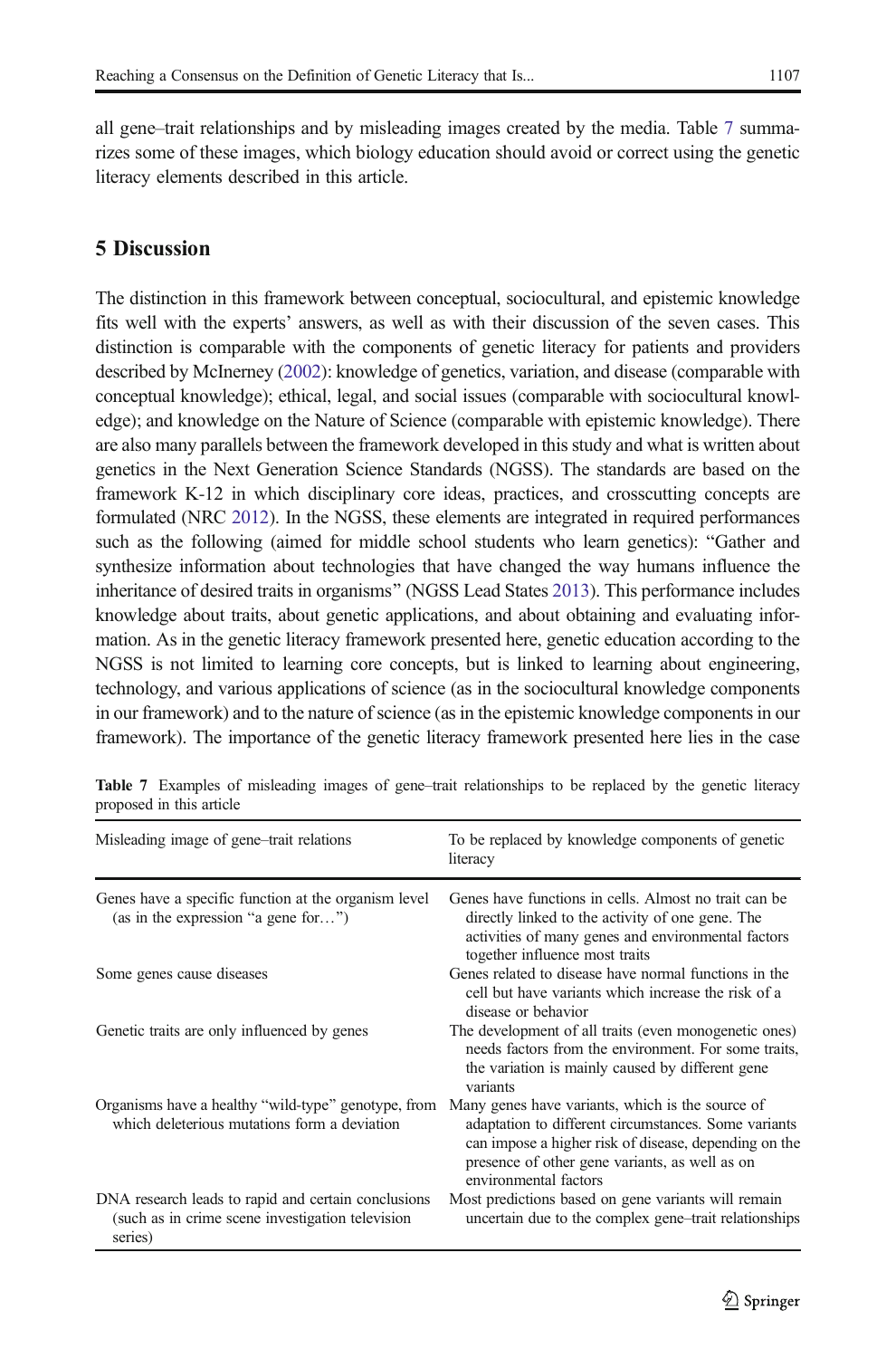studies which indicate which specific genetic knowledge is needed and used in a special situation and indicate which choices can be made, with the risk and benefits of each decision.

This article describes a consensus reaching process. Consensus is a relative notion, because approving this final text does not mean that there is a consensus on all matters. The main points of this discussion concern the limits and purpose of genetic literacy.

#### 5.1 The Limits of Genetic Literacy

The participants' opinions differed on whether procedural knowledge should be included. The procedural knowledge appeared, for the most part, to be of a general kind, and after some debate, we decided not to include this type of knowledge in our definition of genetic literacy. Without communication skills, however, a twenty-first-century citizen would probably be unable to put genetic knowledge to use in a societal context.

Another topic about which participants disagreed was whether natural selection should be a part of genetic literacy. We decided not to include evolution and natural selection, as many other core biological ideas are also linked to genetic concepts, and including them would result in expansion of the description of genetic literacy to the whole of biology. This distinction is in line with the NRC framework for K-12 science education (NRC [2012](#page-27-0)), which lists four core ideas that represent basic fields of investigation in the life sciences, among which heredity and evolution appear as two separate core ideas. Nevertheless, separating genetic literacy from evolution literacy seemed odd to some participants of this study, since for decision-making on the use of antibiotics, knowledge on mutation and variation (as included in this article) cannot be separated from knowledge about selection.

## 5.2 The Purpose of Genetic Literacy

Another point of discussion among the participants concerned the purpose of genetic literacy. The methodology that was chosen framed the results in several ways. The question of defining the genetic knowledge that a citizen needs already implied a focus on the knowledge needed in societal contexts and for decision-making. Therefore, using the case studies to discuss genetic literacy implied a "filter" through which genetic knowledge was selected. Some participants wanted to go even further to create an antidote to racist policies, meaning that genetic literacy should also inform certain societal choices. Others thought that the goal of informed decisionmaking is too narrow and that education also has the broader task of introducing students to the cultural heritage of which genetic science is a part. Thus, the procedure of selecting genetic knowledge through the filter of societal cases could exclude genetic knowledge that is needed for goals other than informed decision-making. There were also doubts as to whether the genetic literacy goal of keeping students up to date is feasible, given the speed of the developments in science; it was suggested that it would be more realistic to concentrate on generative and powerful knowledge of core ideas and a critical stance toward the presentation of genetic information.

#### 5.3 Limitations of the Study

In a traditional Delphi approach, the participants remain anonymous and interact in writing (Osborne et al. [2003](#page-27-0); Bolte [2008\)](#page-26-0). In our study, participants also met each other in person and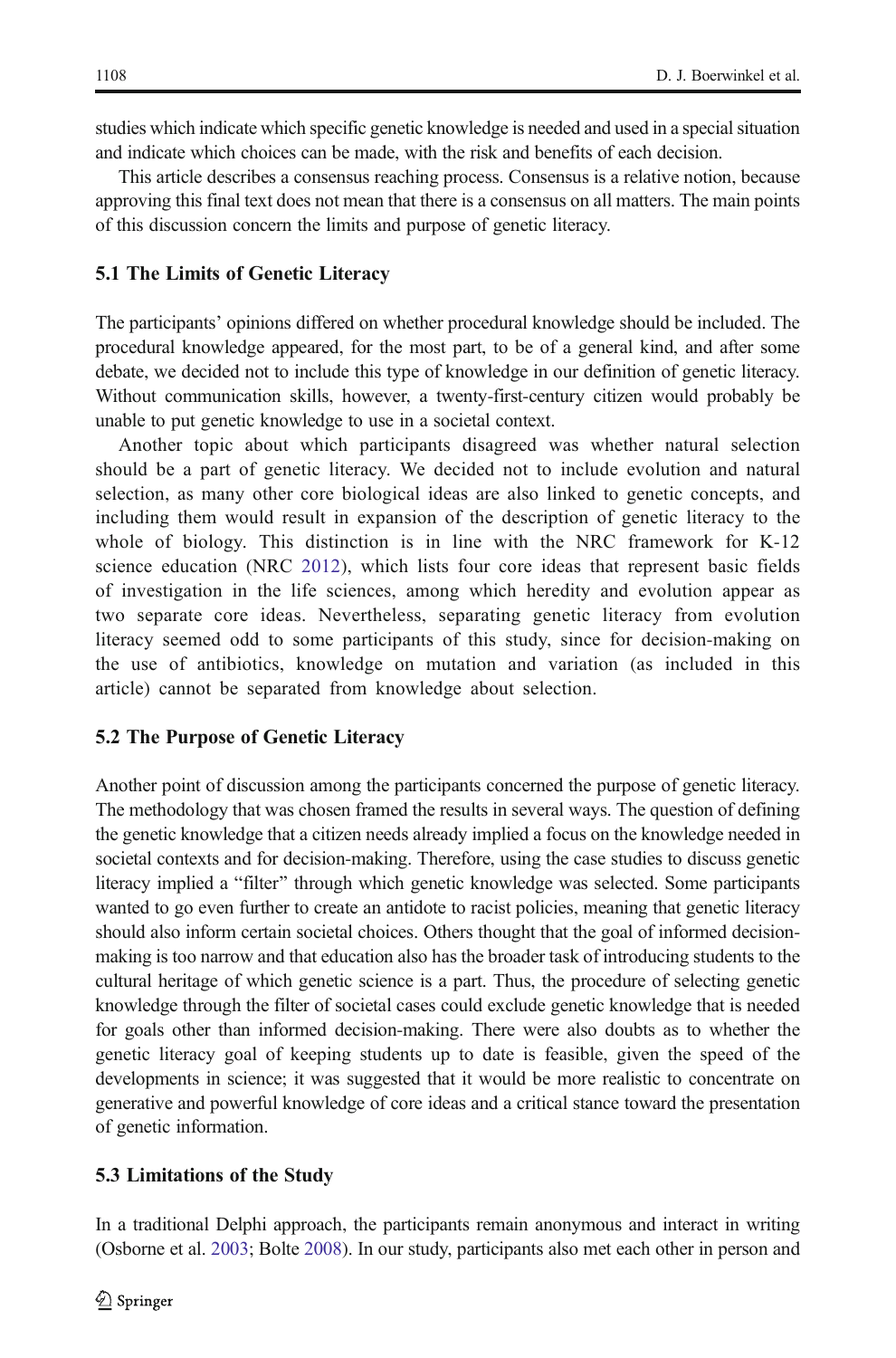participated in group discussions during the workshop that took place in phase II of the study, so as to promote a deeper understanding of what genetic literacy should entail. The group members were not asked to reach a consensus, but to generate informed and reviewed opinions. Comments before and after the workshop were analyzed and presented anonymously. Almost all of the participants were from countries with comparable social and scientific characteristics. There were no representatives of African or South American countries, where the problems related to genetics can be different. Input from these countries might have influenced the outcomes.

## 5.4 Implications of the Study

Having produced these tables, the next step was to determine what they say about the genetic literacy required by a twenty-first-century citizen. The framework describes both familiar and new elements of genetic education. Familiar elements include knowledge that genetic information is inherited from both parents with basic patterns of Mendelian inheritance (needed, for example, to understand concepts such as carrier and risk in genetic counseling). Elements that receive much more attention in this framework than in traditional genetic education are the complex relationships between genes, environment, and traits, including the concept of heritability (needed, for example, to detect incorrect wording in media reports such as "gene for" (Dupré [2012\)](#page-26-0). The framework does not elaborate specifically on mechanisms such as transcription and meiosis. Namely, knowing that "different genes are switched on and off in different cells" and that "each parent contributes a set of genes, leading to a double set in the offspring" (components 4 and 5, Table [1\)](#page-3-0), is sufficient for a twenty-first-century citizen confronted with genetic-related issues, while knowledge about the specific mechanisms governing these facts is not. Thus, it is proposed that the meiotic model suggested by Stewart et al. ([2005](#page-27-0)), which emphasized the cellular processes underlying gene recombination, sorting, and transfer from one generation to the next, should be acquired during advanced courses in genetics, but is not required for every citizen.

The genetic literacy described in this study can have several functions in education, both at the curriculum level and in the preparation of biology teachers. As a basis for curriculum innovation, genetic literacy is described here as a conceptual framework, not a definition. The framework can consider several cases, making comparisons between cases easy and giving a more complete image of the role of genetics in society. The structure of the framework makes it easy to add new elements, as well as to explore new cases. For example, a new application that occurs in the media can be explored by creating a new case column, specifying the relevant knowledge using the knowledge components of the tables, and comparing the results with those of already described cases. The consequences of a new technology such as CRISPR-Cas (Burgess [2013](#page-26-0)) can be studied by checking how this would influence benefits and risks in Table [5.](#page-9-0) The produced framework for genetic literacy is therefore an open one that allows for curricular discussion, revision, and extension.

With regards to the preparation of biology teachers, the framework presented here can also help teachers and teacher trainers to analyze genetic issues that are relevant for their students by using the extensive overview in this framework of genetic technologies, their applications, and the issues that they generate. This may enable the development of educational activities within context-based education and the guidance of classroom discussions on these issues. Communication and argumentation skills are essential for citizenship education, and biology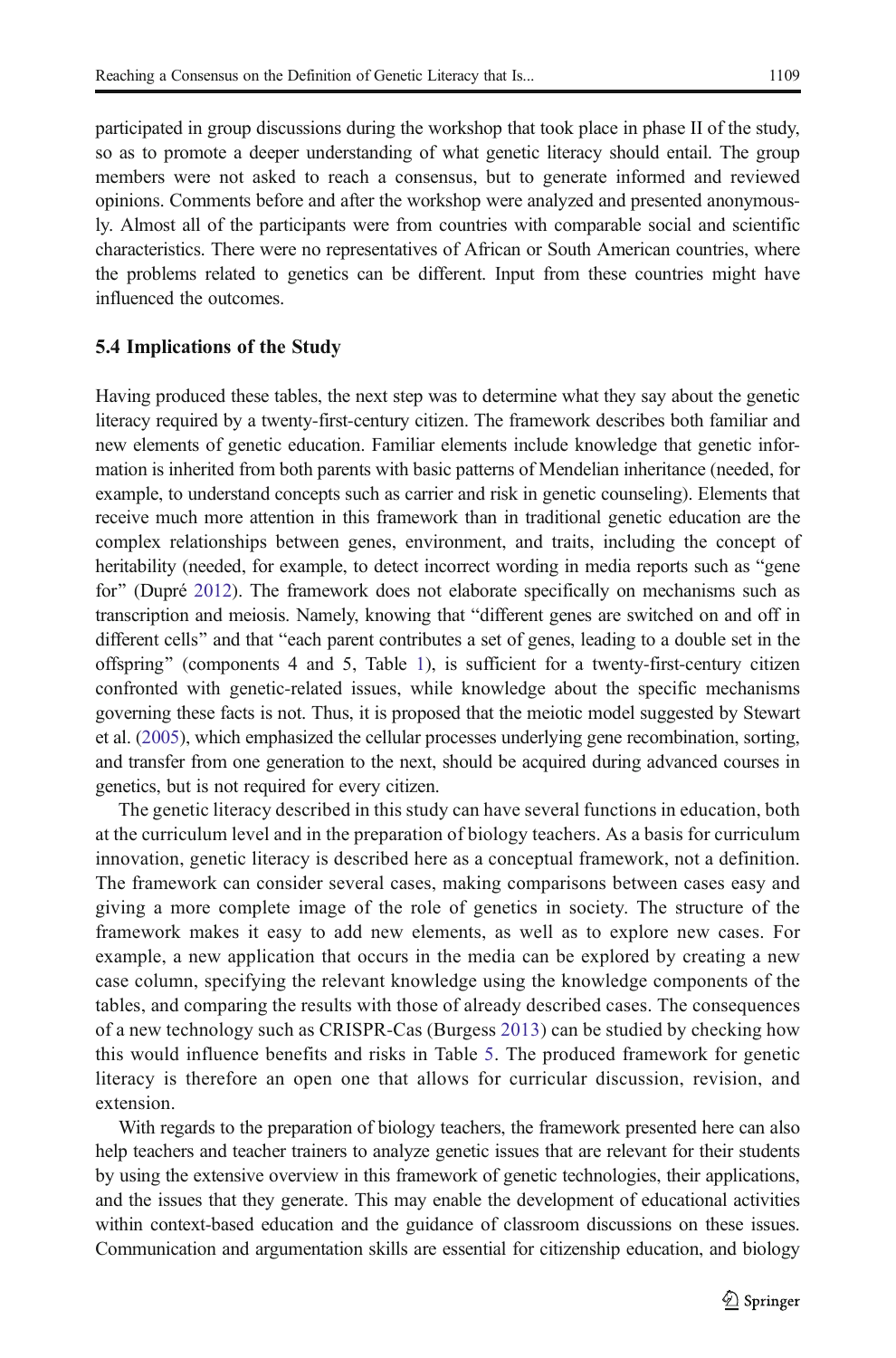<span id="page-23-0"></span>teacher education should prepare teachers for discussions on moral issues generated by genetic technologies (Van der Zande et al. [2009](#page-27-0)). Finally, the framework may also help to improve biology teacher education by pointing out common misconceptions.

Although this is all very challenging for science teachers, many examples of context-based genetic education already exist. In using contexts such as the seven described cases in biology education, the different types of knowledge can be distinguished but should not be treated separately. Discussing a new application of genetic technology can generate a need for new conceptual knowledge as well as stimulate discussion regarding its advantages and disadvantages.

Special attention should be paid to developing skills for taking uncertainty into account. The combination of more genetic information reaching us with less certain predictions makes the task of preparing students for citizenship difficult. McInerney ([2002](#page-27-0)) mentioned the "management of uncertainty" as a fundamental part of genetic literacy. Teachers might have to elaborate on different sources of uncertainty, for example, uncertainty stemming from the complexity of the gene–environment–trait interplay, uncertainty caused by the meiotic process leading to different genotypes, and uncertainty caused by a technology that has false-positive and false-negative outcomes. The risk of overstating this uncertainty is that it might lead to rejection of all scientific information.

Another topic that needs careful treatment involves the concepts of race and ethnicity (Donovan [2016\)](#page-26-0). Obvious visible differences such as skin color and results of sport events such as marathon running might easily lead students to the idea that important genetic differences exist between groups of people. The issue is complicated by the difference between sociological and biological meanings of race and the political issues related to them. This explains why this topic is often avoided in education. However, careful training in argumentation can prepare students for discussions on this topic (Puig and Jiménez-Aleixandre [2011\)](#page-27-0).

We feel that the reported procedure for defining genetic literacy, i.e., defining the conceptual core and analyzing cases in which specific knowledge is needed, could also be used for other science topics which are linked to important societal implications.

Acknowledgments The participants in this study are named in Appendix 1. We thank them all for providing the elements from which this study was constructed and for participating in productive discussions.

Funding information This study was made possible by generous financial support from the Cancer Genomics Centre, part of the Netherlands Genomics Initiative.

Conflict of interest There was no conflict of interest in this study.

## Appendix 1. Participants in the study

Tuomas Aivelo, Department of Teacher Education, University of Helsinki, Finland; Pamela Black Education Development Officer, Wellcome Genome Campus Cambridge, UK; Mark Bloom, Science Educator at Biology Sciences Curriculum Studies, USA; Dirk Jan Boerwinkel, Freudenthal Institute for Science and Mathematics Education, Utrecht University, the Netherlands; Rebecca Carver Bruu, Department of Communication, Norwegian Institute of Public Health, Norway; Umran Betul Cebesoy Middle East Technical University, Turkey;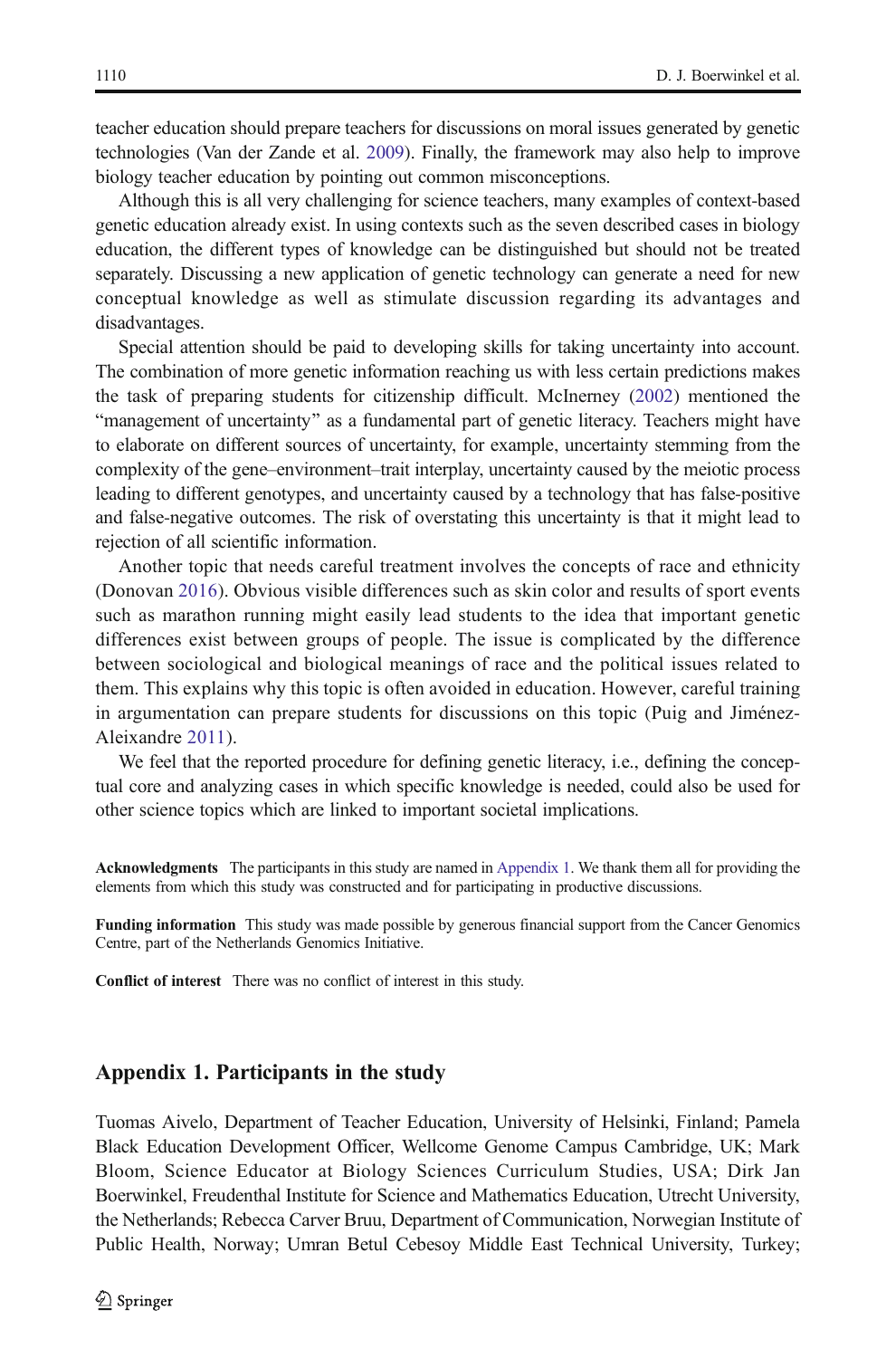Nina Christenson Teacher trainer and researcher at Karlstad University, Sweden; Paul Davies, Teacher trainer, Institute of Education (IOE) University of London, UK; Vaille Dawson, Professor Science and Mathematics Education Curtin University Perth Australia; Michael Dougherty, Director of Education American Society of Human Genetics, USA; Ravit Golan Duncan Associate Professor of Science Education Rutgers, The State University of New Jersey, USA; John Dupre Philosophy of Science Univ. of Exeter, Director of Egenis Centre for Genomics in Society, UK; Maria Joao Fonseca Researcher University of Porto, Portugal; Niklas Gericke Senior Lecturer in Biology Education Karlstad University Sweden; Judith Halper Weizmann Institute Rehovot Israel; Matt Hickman Education Project Manager Nowgen UK; Corina Hoessle Group leader AG Biologiedidaktik Carl von Ossietzky Universität Oldenburg, Germany; Mona Holmqvist Associate Professor University of Gothenburg, Sweden; Isa Houwink Researcher VU Medical Center Division of Community Genetics Amsterdam, the Netherlands; Kaisa Immonen-Charalambous Kaisa Senior Policy Adviser European Patients' Forum, Belgium; Annie Jamieson Religion and History of Science University of Leeds, UK; John Jungck University of Delaware, USA; Marianna Kalaitsidaki Assistant Professor at the Department of Primary Education of the University of Crete, Greece; Marie Christine Knippels, Researcher at Freudenthal Institute for Sc&M Ed., Utrecht, the Netherlands; Ralph Levinson Researcher ScEd at Institute of Education London University, UK; Jenny Lewis Former Director, Centre for Studies in Science and Mathematics Education University of Leeds, UK; Chen-yung Lin Professor, Graduate Institute of Science Education, National Taiwan Normal University, Taiwan; Amelie Lipp Teacher Trainer at Universite de Toulouse, France; François Lombard Biology Education, Université de Genève, IUFE, Switzerland; Brian McDonald DNA Consults Lindfield Australia; Sylvia Metcalfe Professor in Medical Genetics, Department of Pediatrics, The University of Melbourne Australia; Dave Micklos Executive Director the DNA Learning Center, USA; Maureen Munn Outreach Program for High School Teachers and Students at the University of Washington, USA; Miranda Overbeek Junior College Utrecht, ECENT Expertise Center for Science Teacher Trainers Utrecht the Netherlands; Tessel Rigter VU University Medical Center (VUmc), Department of Clinical Genetics, Section of Community Genetics, EMGO Institute for Health and Care Research, the Netherlands; Aaron Rogat Research Scientist Educational Testing Service Princeton, New Jersey, USA; Ronit Rozenszajn Biology Teacher and Teacher Trainer, Israel; Ragna Senf Coordinator Mobile DNA Lab UMC, Utrecht, the Netherlands; Kateryna Shavanova National University of Life and Environmental Sciences of Ukraine, Ukraine; Merav Siani PhD Student Dept. of Sc. & Techn. Education Ben Gurion University, Israel; Laurence Simonneaux Professor of Science Education Ecole Nationale de Formation Agronomique Université de Toulouse, France; Hienke Sminia Developer Mobile DNA Lab on Bioinformatics at Netherlands Bioinformatics Centre, Nijmegen, the Netherlands; Michelle Smith Assistant Professor, School of Biology and Ecology, and Research in STEM Education Center, University of Maine, USA; Mike Smith Professor of Medical Education Mercer University School of Medicine Macon, USA; Louisa Stark Director, Genetic Science Learning Center, The University of Utah, USA; Bella Starling Researcher at Nowgen, UK; Karina Thorne Researcher at Karlstad University Sweden; Cecile Titelein Veterinarian and Farmers Cooperation Representative, France; Marc van Mil Developer at UMC, Utrecht, the Netherlands; Wilhelmina van Rooy Senior Lecturer and Teacher Trainer Science Learning and Teaching School of Education, Australian Catholic University, Australia; Paul van der Zande Teacher Trainer and Researcher Utrecht University, the Netherlands; Arend Jan Waarlo, Freudenthal Institute for Science and Mathematics Education, Utrecht University, the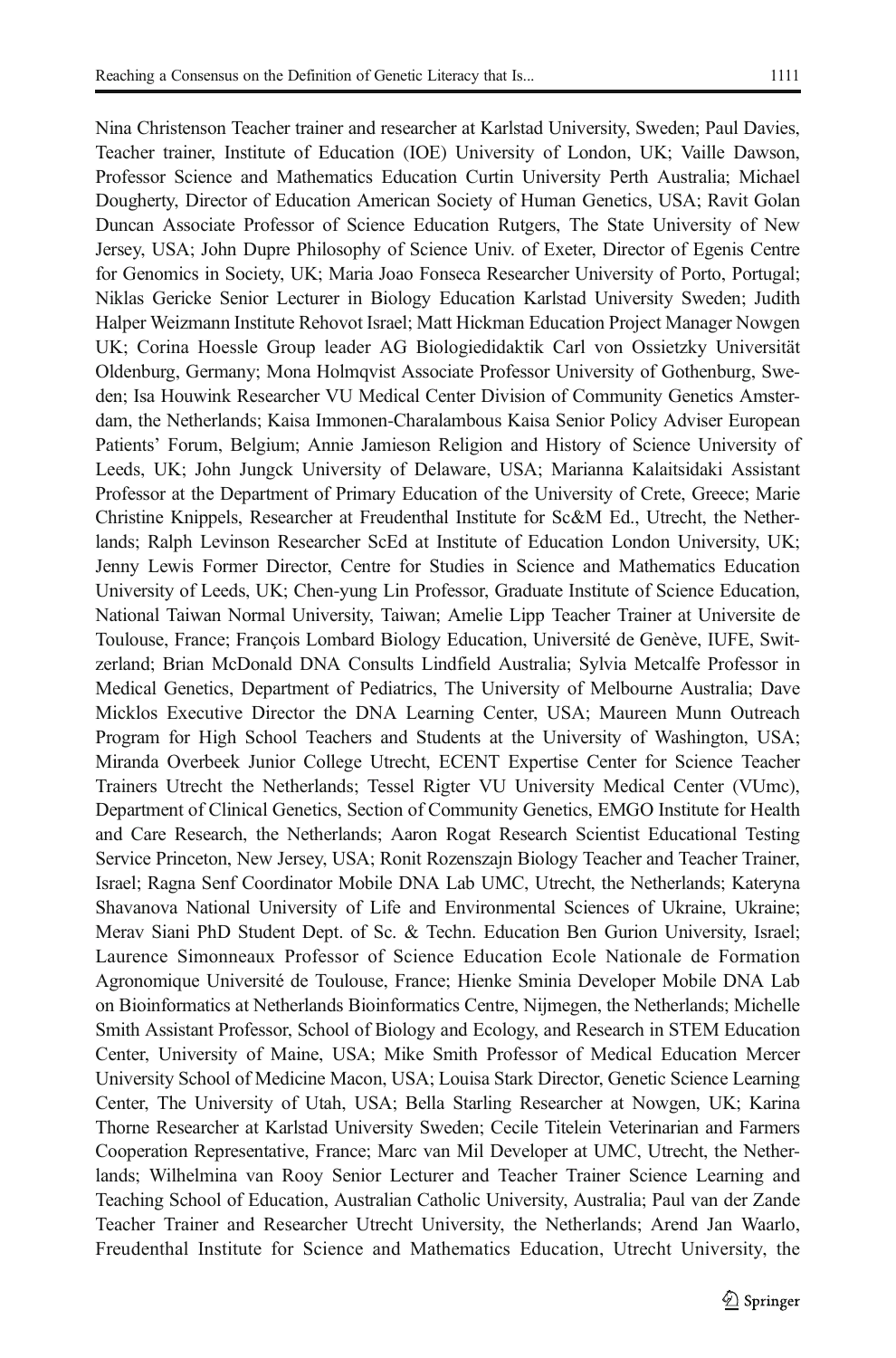<span id="page-25-0"></span>Netherlands; Horst Wolter Developer at Freudenthal Institute for Sc&M Ed., Utrecht, the Netherlands; Ting Wu Director Personal Genetics Education Project Boston, USA; Anat Yarden, Weizmann Institute of Science, Rehovot, Israel

## Appendix 2. Description of the seven cases used in the conference

1. Participating in a forensic survey

You are asked to participate in a forensic DNA survey to solve a crime in the neighborhood. (This case is based on a true story from 2012 about solving the murder of a Dutch girl 13 years earlier.)

[http://www.councilforresponsiblegenetics.org/blog/post/Should-feds-adopt-a-DNA](http://www.councilforresponsiblegenetics.org/blog/post/Should-feds-adopt-a-DNA-program-that-cracked-a-1999-Dutch-murder-case.aspx)[program-that-cracked-a-1999-Dutch-murder-case.aspx](http://www.councilforresponsiblegenetics.org/blog/post/Should-feds-adopt-a-DNA-program-that-cracked-a-1999-Dutch-murder-case.aspx)

2. Testing athletes for sickle cell anemia

You want to participate in a sport at a competitive level, and are asked to undergo a test to determine genetic risk factors. (This case is also based on a true story about testing college athletes in the USA for sickle cell trait after the death of an athlete carrying the trait and the subsequent lawsuit.)

<https://www.insidehighered.com/views/2013/01/18/testing-sickle-cell-trait-athletes-unwise-essay>

3. Buying genetically modified food

You have the choice in a supermarket of buying products made with genetically modified organisms (GMOs). (The discussion concerning GMOs already has a long history and is far from resolved, which makes it an important but difficult topic to discuss in education.) <http://www.ecowatch.com/its-official-19-european-countries-say-no-to-gmos-1882106434.html>

4. Buying a "direct-to-consumer" genetic test for BRCA-1

You are considering buying a BRCA test through a commercial website. As you have a familial history of breast cancer, you have doubts about ordering this test. (Direct-to-consumer tests offer screening for some gene variants related to disease outside the medical circuit.) <http://www.fda.gov/NewsEvents/Newsroom/PressAnnouncements/ucm435003.htm>

5. Discussing media headlines on a newly found "gene for alcoholism"

You read a media headline on a newly discovered "gene for alcoholism" and wonder whether this could be important for you as alcoholism runs in your family. (Many media headlines reporting genetic studies still contain "gene for...," implying that the found gene variant contributes importantly to the risk.)

[http://www.niaaa.nih.gov/alcohol-health/overview-alcohol-consumption/alcohol-use](http://www.niaaa.nih.gov/alcohol-health/overview-alcohol-consumption/alcohol-use-disorders/genetics-alcohol-use-disorders)[disorders/genetics-alcohol-use-disorders](http://www.niaaa.nih.gov/alcohol-health/overview-alcohol-consumption/alcohol-use-disorders/genetics-alcohol-use-disorders)

6. Participating in a discussion on ethnic ("racial") differences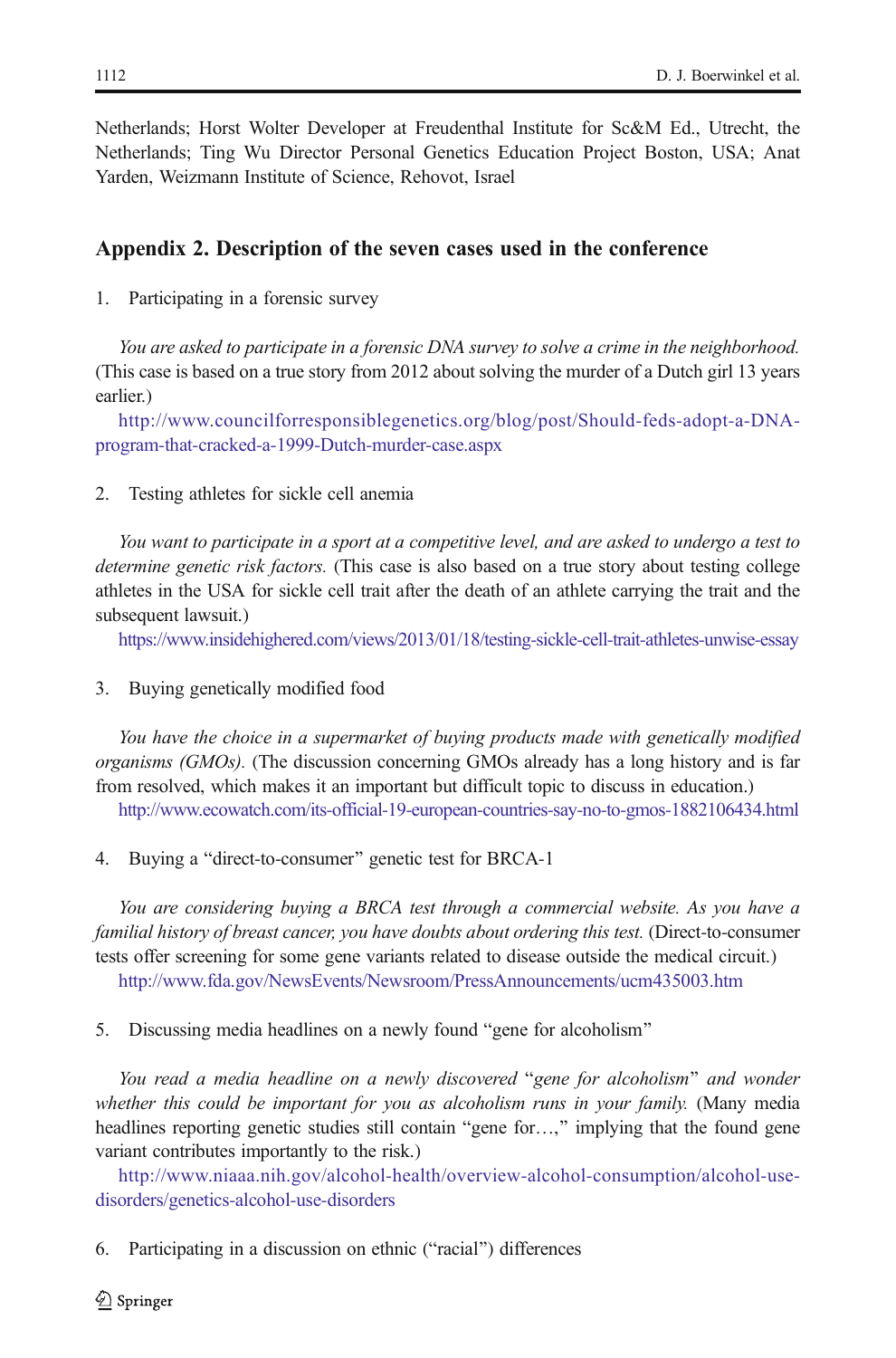<span id="page-26-0"></span>During a social meeting, you hear someone claiming "of course races differ in IQ. IQ has proven to be largely genetically determined and anyone can see that races differ. Just look at the Olympics, and which countries always win the marathon.^ How do you react?

<http://www.runnersworld.com/peak-performance/why-are-kenyan-distance-runners-so-fast>

7. Genetic counseling for spinal muscular atrophy

A healthy couple who want a child undergo a reproductive carrier screen. The test shows that both are carriers for spinal muscular atrophy (SMA), a disease in which muscles progressively deteriorate, often in early infan84cy. The couple is deliberating about whether they should have a child, knowing their genetic condition.

<http://ghr.nlm.nih.gov/condition/spinal-muscular-atrophy>

Open Access This article is distributed under the terms of the Creative Commons Attribution 4.0 International License (http://creativecommons.org/licenses/by/4.0/), which permits unrestricted use, distribution, and reproduction in any medium, provided you give appropriate credit to the original author(s) and the source, provide a link to the Creative Commons license, and indicate if changes were made.

## References

- Bolte, C. (2008). A conceptual framework for the enhancement of popularity and relevance of science education for scientific literacy, based on stakeholders' views by means of a curricular Delphi study in chemistry. Science Education International, 19, 331–350.
- Bowling, B. V., Huether, C. A., Wang, L., Myers, M. F., Markle, G. C., & Dean, G. E. (2008). Genetics literacy of undergraduate non-science majors and the impact of introductory biology and genetics courses. Bioscience, 58, 654–660.
- Burgess, D. J. (2013). Technology: a CRISPR genome-editing tool. Nature Reviews Genetics, 14, 80–81.
- Campbell, A. M., Zanta, C. A., Heyer, L. J., Kittinger, B., Gabric, K. M., & Adler, L. (2006). DNA microarray wet lab simulation brings genomics into the high school curriculum. CBE Life Sciences Education, 5, 332– 339.
- Christensen, K. D., Jayaratne, T. E., Roberts, J. S., Kardia, S. L. R., & Petty, E. M. (2010). Understandings of basic genetics in the United States: results from a national survey of black and white men and women. Public Health Genomics, 13, 467–476.
- Donovan, B. M. (2016). Framing the genetics curriculum for social justice: an experimental exploration of how the biology curriculum influences beliefs about racial difference. Science Education, 100, 586– 616.
- Dougherty, M. J. (2009). Closing the gap: inverting the genetics curriculum to ensure an informed public. The American Journal of Human Genetics, 85, 6–12.
- Dougherty, M. J., Pleasants, C., Solow, L., Wong, A., & Zhang, H. (2011). A comprehensive analysis of high school genetics standards: are states keeping pace with modern genetics? CBE Life Sciences Education, 10, 318–327.

Dupré, J. (2012). Processes of life. Essays in the philosophy of biology. Oxford: Oxford University Press.

- Duncan, R. G., Rogat, A., & Yarden, A. (2009). A learning progression for deepening students' understandings of modern genetics across the  $5<sup>th</sup>$ -10<sup>th</sup> grades. *Journal of Research in Science Teaching*, 46, 655–674.
- Gelbart, M. E. (2012). Catching education up with technology: preparing the public to make informed choices about personal genetics. CBE Life Sciences Education, 11, 1–2.
- Houwink, E. J. F., Henneman, L., Westerneng, M., van Luijk, S. J., Cornel, M. C., Dinant, J. G., & van der Vleuten, C. (2012). Prioritization of future genetics education for general practitioners: a Delphi study. Genetics in Medicine, 14, 323–329.
- Jennings, B. (2004). Genetic literacy and citizenship: possibilities for deliberative democratic policymaking in science and medicine. The Good Society, 13, 38–44.
- Kaye, C., & Korf, B. (2013). Genetics literacy and competency. Pediatrics, 132, 224-230.
- Laugksch, R. (2000). Scientific literacy: a conceptual overview. Science and Education, 71, 117–134.